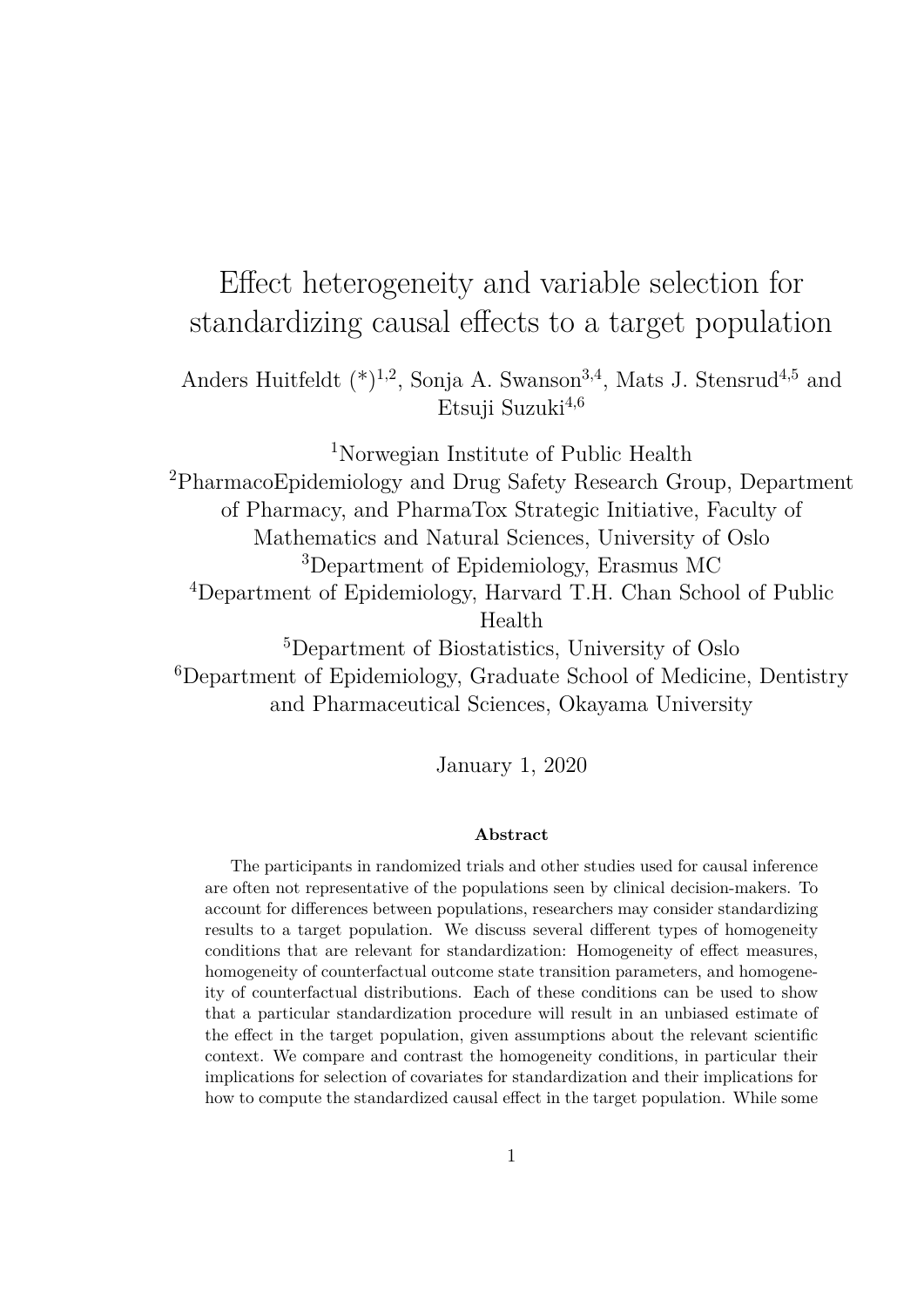of the recently developed counterfactual approaches to generalizability rely upon homogeneity conditions that avoid many of the problems associated with traditional approaches, they often require adjustment for a large (and possibly unfeasible) set of covariates.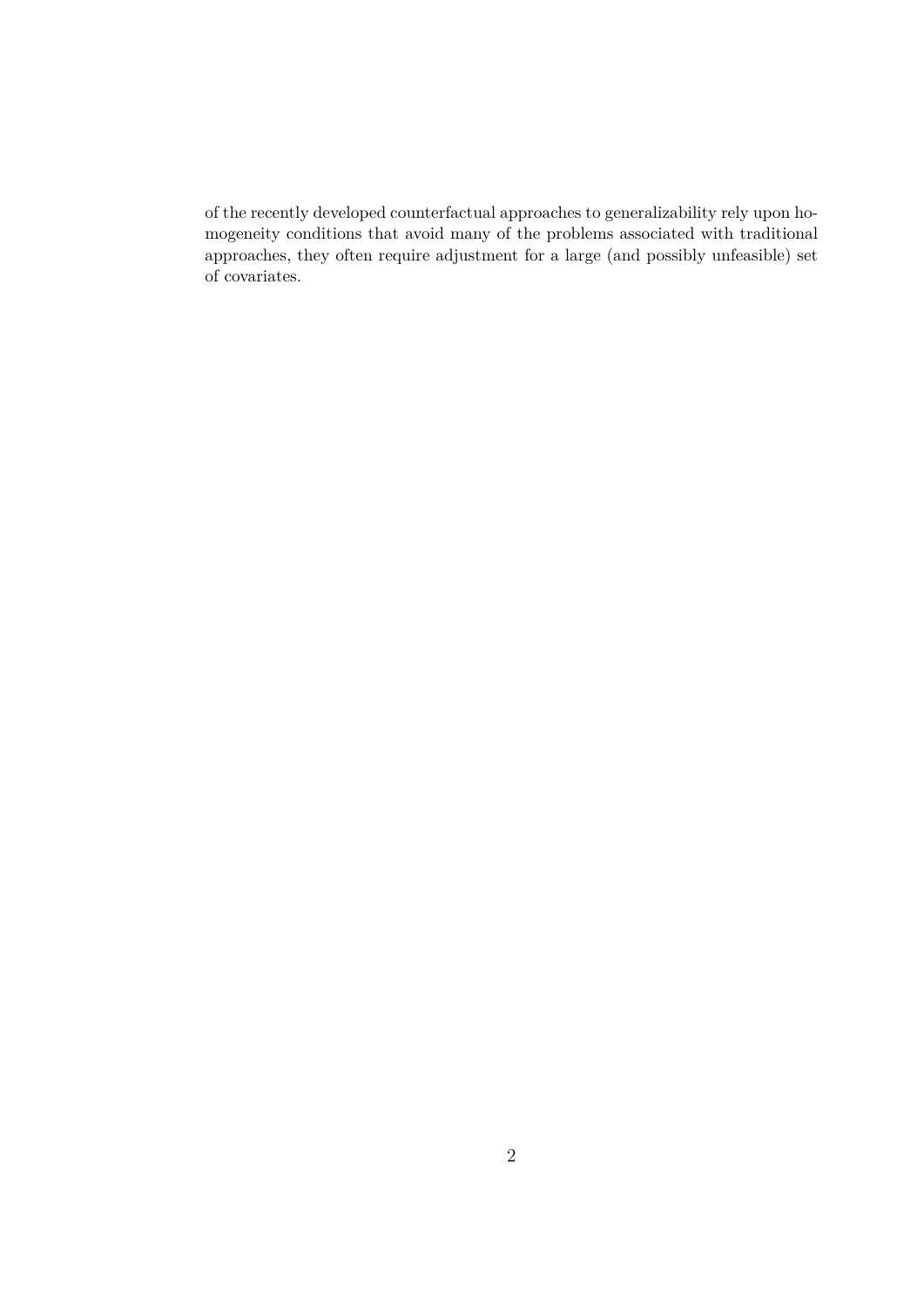#### 1. BACKGROUND

The participants in randomized trials and other studies used for causal inference are often not representative of the populations seen by clinical decision-makers [1]. Several statistical methods have been proposed to standardize estimates of a causal effect to the distribution of baseline covariates in a clinically relevant target population, in order to account for differences between populations. However, less attention has been given to how an investigator should reason about which covariates need to be standardized over. The choice of variables is important not only for the standardization procedure, but also for determining which personal characteristics of the participants must be considered when reasoning qualitatively about how representative a study is, relative to the intended target population. In this paper, we discuss different ways to select such covariates, and show that this problem is closely related to how one chooses to operationalize effect homogeneity between populations.

For all examples, we will consider the effect of a binary treatment *A* (for example, a pharmaceutical;  $1 =$  treated,  $0 =$  not treated) on a binary outcome *Y* (for example, a side effect;  $1 =$  occurred,  $0 =$  did not occur). Counterfactuals will be denoted using superscripts. We will let *V* denote a set of baseline covariates which are potential effect modifiers (for example: gender, nationality, etc). In some examples, we will consider an individual binary potential effect modifier (an element of  $V$ ), which we will call  $W$ . We will consider two separate populations: The study population  $(P = s)$ , in which we have valid evidence for the causal effect of the treatment; and the target population  $(P = t)$ in which we either have no data on the exposure or outcomes variables, or only have observational data and are unable to rule out confounding. We will consider membership in the study population to be defined at baseline, and focus on issues that arise due to non-random selection into the study. We note that while it is certainly possible that there is selection out of the study post-baseline, this is better considered as a form of selection bias [2, 3] related to internal as opposed to external validity. We will focus primarily on binary outcomes, but note that most methods and concepts discussed in this paper (except counterfactual outcome state transition (COST) parameters) extend readily to continuous and time-to-event outcomes. We consider several measures of causal effect including the risk difference (RD), the risk ratio (RR), the survival ratio (SR) (which can be understood as the RR where the coding of the outcome variable is reversed), and the odds ratio (OR). These effect measures may be defined in a specific population or subgroup, which we denote using subscript as needed. For instance,  $RD_t$  is the RD in population *t*.

Epidemiologists and clinical scientists have traditionally defined effect homogeneity in terms of a specific effect measure. For example, one may consider effect homogeneity as the absence of effect modification on the RR, RD or OR scale. These definitions of effect homogeneity are associated with several established conceptual and practical shortcomings, including lack of biological interpretation, baseline risk dependence, zero-bounds,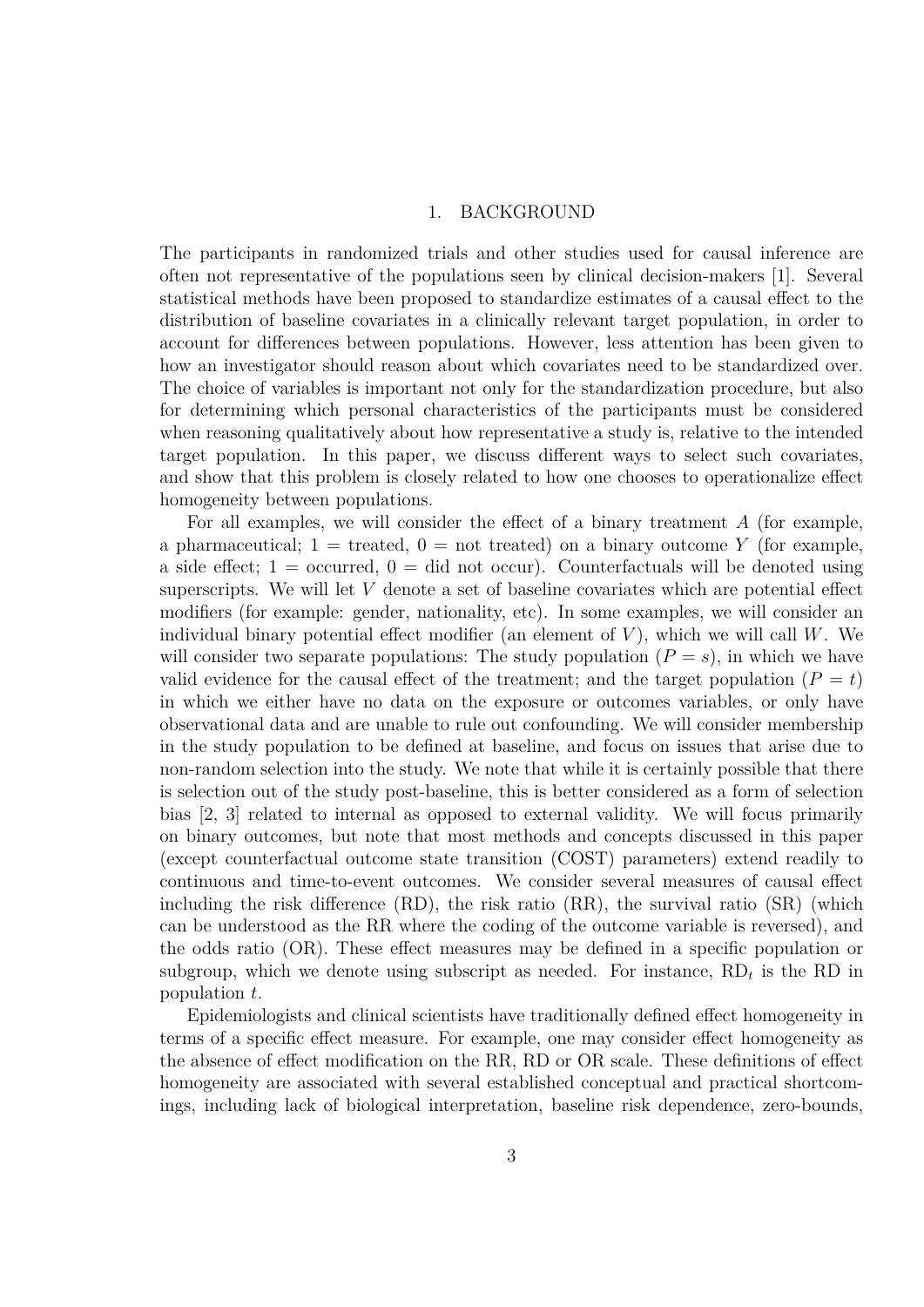prediction outside the range of valid probabilities, non-collapsibility and asymmetry [4]. There have also been several recent methodological developments in defining effect homogeneity based on counterfactual distributions rather than specific measures of effect [5]. These approaches consider the outcome under the active treatment separately from the outcome under the control condition. VanderWeele described this as "effect modification in distribution" [6], to contrast with the traditional approach, which was termed "effect modification in measure".

Both these types of effect homogeneity may occur between two subgroups which are both in the study population (for example: between men in the study population and women in the study population), or between one subgroup which is in the study population and another subgroup which is in the target population (for example: between men in the study population and men in the target population). Homogeneity between two groups that are both in the study population is often invoked in meta-analysis and model specification. Homogeneity between one group that is in the study population and another that is in the target population is necessary in settings where the goal is to extrapolate the findings to settings outside of the observed data ("generalizability" or "transportability"). Conceptually, these types of homogeneity are closely related, and differ primarily in that the former is testable from the observed data, whereas the latter is not.

The paper is organized as follows. First, we consider approaches to generalizability that are based on conditional homogeneity of standard effect measures (such as RR and RD) between the study population and the target population. We then describe the recently introduced COST parameters [4], and show how this framework can be used to overcome some of the shortcomings of traditional effect measures. Finally, we review approaches to generalizability based on conditional homogeneity of individual counterfactual distributions, with a particular emphasis on methods based on inverse probability weighted estimators, and methods based on causal diagrams. As we introduce each approach, we repeatedly refer to two tables throughout the text: Table 1 shows an overview of different ways an investigator can operationalize effect homogeneity; Table 2 shows five different approaches to standardization which rely on different homogeneity conditions. Proofs of the standardization formulas in Table 2 are shown in appendix 1.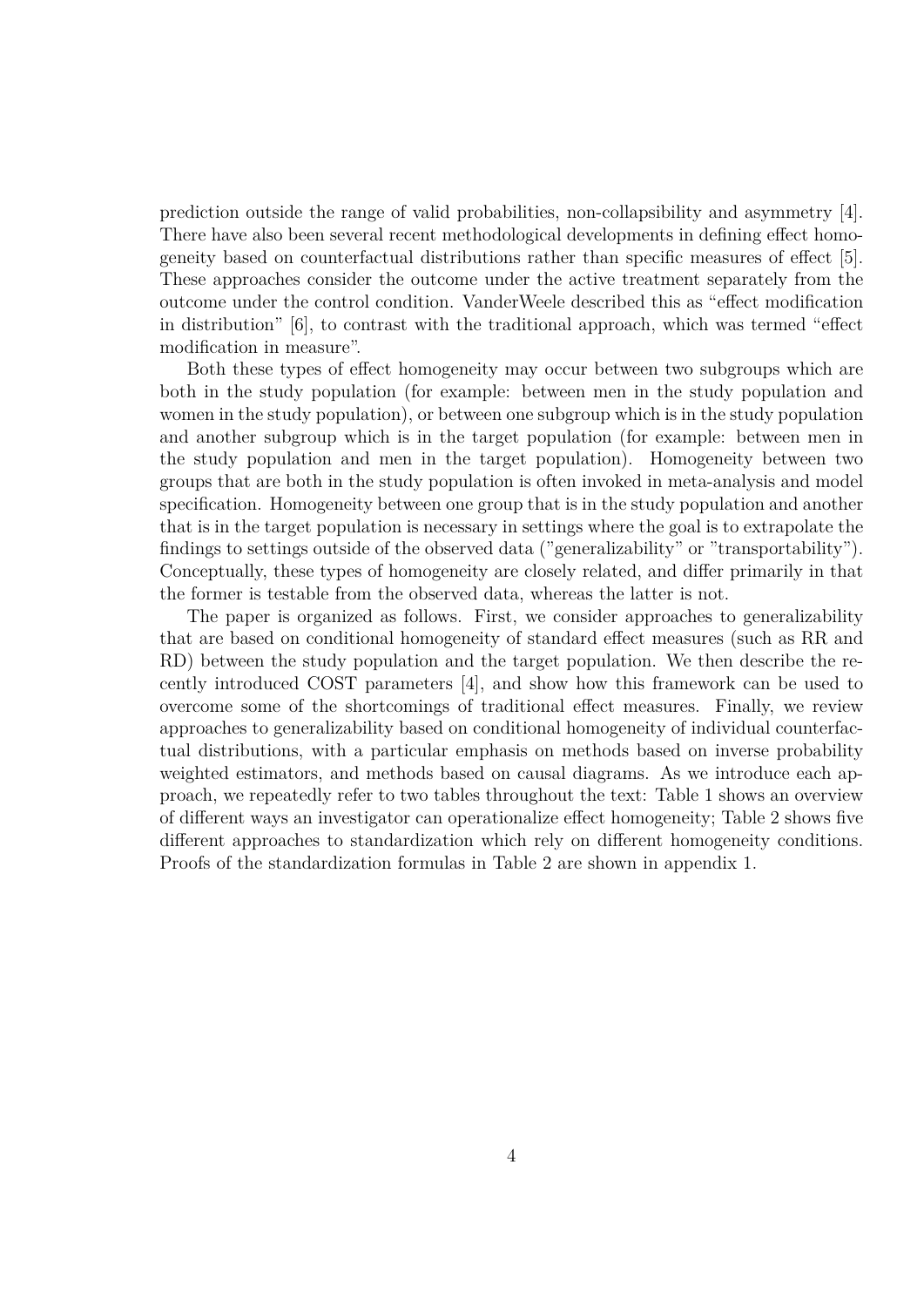Table 1: Definitions of conditional effect homogeneity between study population and target population

| Definition                                                 |
|------------------------------------------------------------|
|                                                            |
| $RD_{s,v} = RD_{t,v}$                                      |
| $RR_{s,v} = RR_{t,v}$                                      |
| $SR_{s,v} = SR_{t,v}$                                      |
| $OR_{s,v} = OR_{t,v}$                                      |
|                                                            |
| $Y^{a=1} \perp\!\!\!\perp P   Y^{a=0}, V$                  |
| $Y^{a=0} \perp\!\!\!\perp P   Y^{a=1}, V$                  |
|                                                            |
| $Y^a \perp\!\!\!\perp P V \quad (\forall a)$               |
| $Y^a \perp\!\!\!\perp P^a   V^a \rangle \langle \forall a$ |
|                                                            |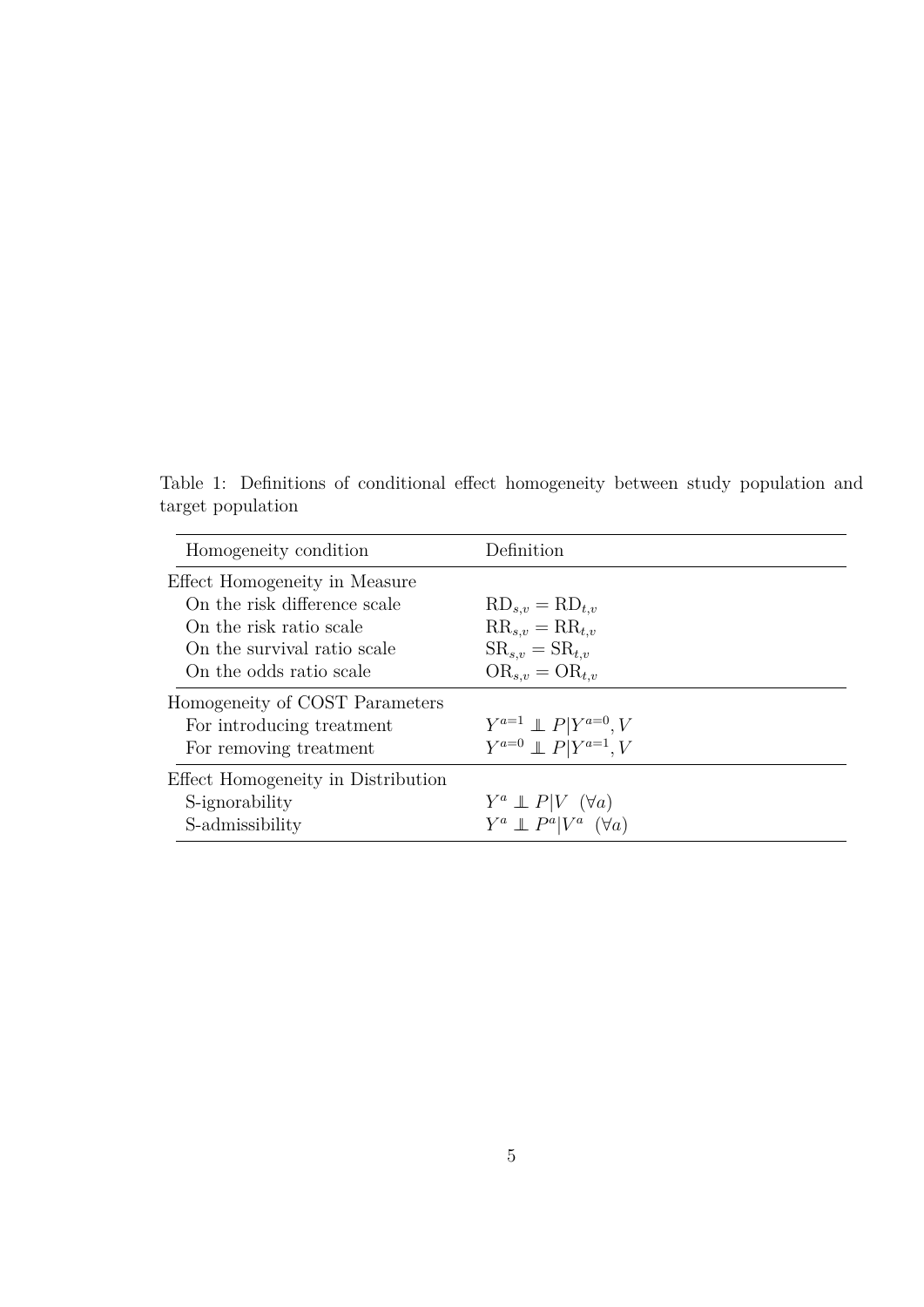|                                                                                                                                                                                                                                                                                                                                                                                                                                                                                                                                                                                                                                                                          | Interpretation of result                                                                                                                                                                                                                                                                                                                                                                                                                                       | Validity Conditions                                                                                                                               |
|--------------------------------------------------------------------------------------------------------------------------------------------------------------------------------------------------------------------------------------------------------------------------------------------------------------------------------------------------------------------------------------------------------------------------------------------------------------------------------------------------------------------------------------------------------------------------------------------------------------------------------------------------------------------------|----------------------------------------------------------------------------------------------------------------------------------------------------------------------------------------------------------------------------------------------------------------------------------------------------------------------------------------------------------------------------------------------------------------------------------------------------------------|---------------------------------------------------------------------------------------------------------------------------------------------------|
| $= 1, P = t$<br>$\sum \mathrm{RR}_{s,v} \times \mathrm{Pr}(V=v Y^{a=0}$<br>$\parallel$<br>$_{\rm RR_t}$                                                                                                                                                                                                                                                                                                                                                                                                                                                                                                                                                                  | Effect measure in target population. In this specific<br>are specific to the risk ratio; similar weights exist<br>example, the weights ( $Pr(V = v   Y^{a=0} = 1, P = t)$ )<br>for other collapsible effect measures but not for non-<br>collapsible effect measures.                                                                                                                                                                                          | must comprise a sufficient set of effect measure mod-<br>Conditional effect homogeneity in measure. (i.e. V<br>ifiers)                            |
| $\sum \left[ \Pr(Y^{a=0} = 1   P = t, V = v) \times RR_{s, v} \times \Pr(V = v   P = t) \right]$<br>$t) =$<br>$= 1 P =$<br>$\Pr(Y^{a=1}$                                                                                                                                                                                                                                                                                                                                                                                                                                                                                                                                 | Average outcome under treatment in target popula-<br>tion                                                                                                                                                                                                                                                                                                                                                                                                      | Conditional effect homogeneity in measure                                                                                                         |
| $Pr(V = v P = t)$<br>$\mid \mid$<br>$Pr(Y^{\alpha} = 1   P = t)$<br>$\sum \left[\Pr(Y^a = 1   V = v, P = s) \times$                                                                                                                                                                                                                                                                                                                                                                                                                                                                                                                                                      | Average outcome under treatment (or under no<br>treatment) in target population                                                                                                                                                                                                                                                                                                                                                                                | V must comprise a set of variables sufficient to block<br>Conditional effect homogeneity in distribution (i.e.<br>all paths between $P$ and $Y$ ) |
| $\sum_{i} \left[ \frac{\Pr(Y = 1   A = a, V = v, P = s) \times \Pr(A = a, V = v, P = s)}{\Pr(A - a) - \Pr(A - s)} \right]$<br>$Pr(Y^a = 1) =$                                                                                                                                                                                                                                                                                                                                                                                                                                                                                                                            | Average outcome under treatment (or under no<br>treatment) in population from which the (non-<br>random) sample was taken                                                                                                                                                                                                                                                                                                                                      | Conditional effect homogeneity in distribution                                                                                                    |
| $\widehat{s}$<br>$\lvert \rvert$<br>$\widehat{\mathcal{S}}$<br>$\frac{P = s\, V = v)}{P \neq s\, V = v)} \, \times \, \Pr(P \neq$<br>$= v, P$<br>$\times$ Pr(A = a, $V$<br>$\mid \mid$<br>$Pr(Y^a = 1   P \neq s)$<br>$Pr(A = a P = s, V = v) \times \frac{Pr(S)}{Pr(S)}$<br>$\sum \left( \begin{array}{c c} \Pr(Y=1 A=a,V=v,P=s) & \multicolumn{3}{c }{\operatorname{Pr}}(A=a,D=-v, & \multicolumn{3}{c }{\operatorname{Pr}}(A=c,D=-v, & \multicolumn{3}{c }{\operatorname{Pr}}(A=c,D=-v, & \multicolumn{3}{c }{\operatorname{Pr}}(A=c,D=-v, & \multicolumn{3}{c }{\operatorname{Pr}}(A=c,D=-v, & \multicolumn{3}{c }{\operatorname{Pr}}(A=c,D)=0. \end{array} \right)$ | situation where $P$ is binary (such that all members<br>of a well-defined source population belong either to<br>Average outcome under treatment (or under no<br>Note that we do not<br>proach 5 estimates the effect in the same subgroup<br>treatment) in those who were eligible to be selected<br>in general assume that P is binary. In the special<br>the study population or the target population), ap-<br>for the study, but weren't.<br>as approach 3 | Conditional effect homogeneity in distribution                                                                                                    |
| of the analysis that is made necessary in order to account for heterogeneity between populations. In practice, it will be necessary to find an identifying expression that is written<br>terms of observable quantities, which w<br>proaches 4 and 5, the identifying expressions are written in terms of observable quantities; these expressions rely upon conditional exchangeability for their derivation. For simplic-<br>Note that in approaches 1 through 3, the<br>ity of notation, we are here assuming that                                                                                                                                                    | identifying expressions for the effect in the target population are written in terms of counterfactual variables in order to focus on the part<br>the same set of variables is sufficient to account both for confounding in the study population and for differences between the populations.                                                                                                                                                                 |                                                                                                                                                   |

Table 2: Five Approaches to Effect Transportation Table 2: Five Approaches to Effect Transportation

Note also that the expression in approach 4 can be rewritten on the individual level as E  $\left[\frac{\Pr(A=a|V=s)}{\Pr(A=a|V=s)\times\Pr(B=s)}\right]$  in order to illustrate that it can be computed from<br>the data by taking a weighted average in a pseu  $\left[\frac{Y \times I(A=a, P=s)}{P(a,a|V=v_i, P=s) \times Pr(P=s|V=v_i)}\right]$  in order to illustrate that it can be computed from the data by taking a weighted average in a pseudopopulation where all individuals have been weighted by the inverse of their probability of exposure, and their probability of Note also that the expression in approach 4 can be rewritten on the individual level as  $\mathbb{E}\left[ \cdot \right]$ selection, given their covariates *V*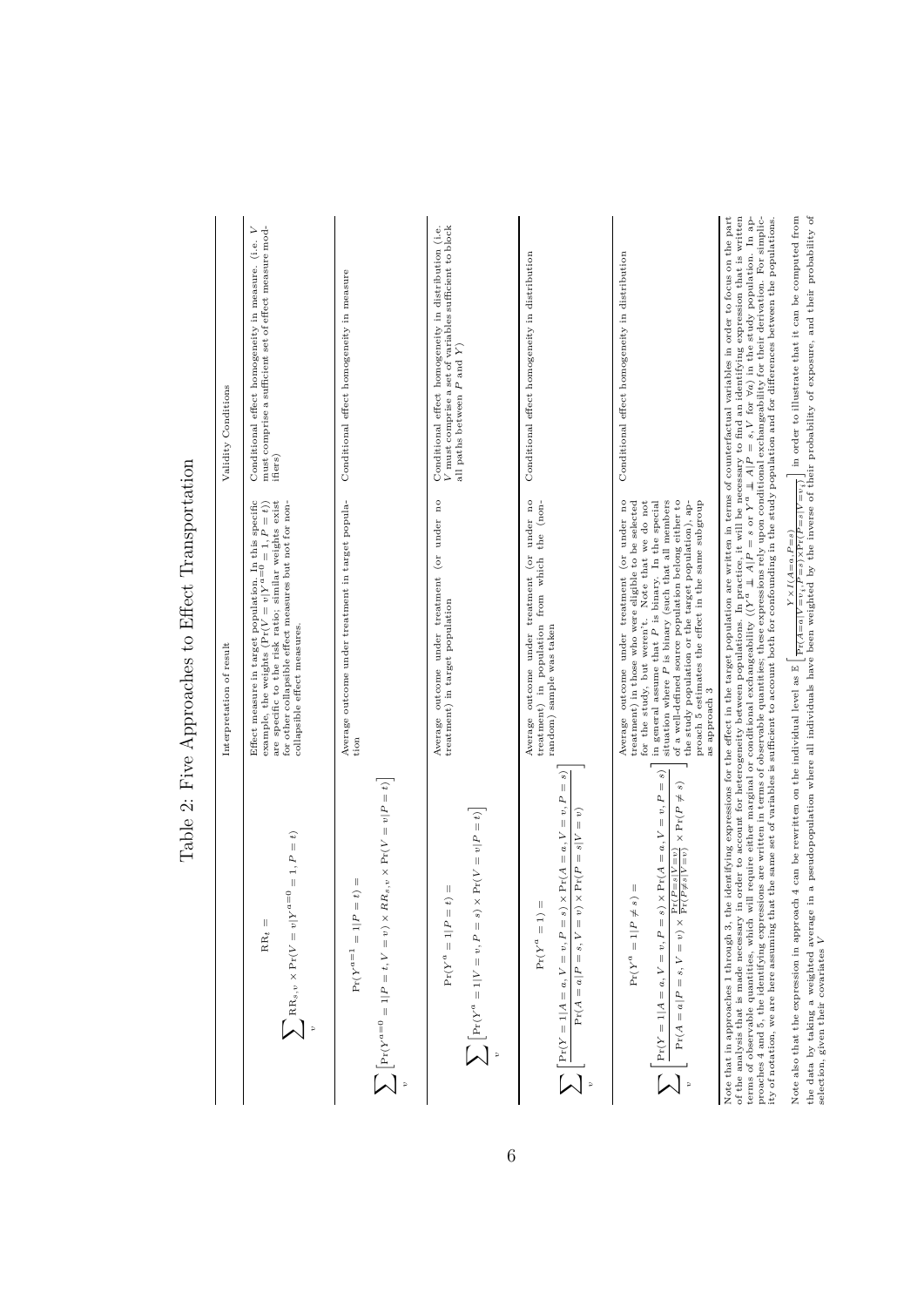# 2. EFFECT HOMOGENEITY IN MEASURE

Effect homogeneity in measure occurs whenever the effect in one population (or subgroup) is equal to the effect in another population (or subgroup) in terms of a particular effect measure, such as the RD or the RR. For example, if the RD in the study population (i.e.  $RD_s$ ) is equal to RD in the target population (i.e.  $RD_t$ ) we say that there is effect homogeneity on the RD scale.

Many commonly used methods in epidemiology rely on assumptions that are equivalent to conditional effect homogeneity in measure. For example, the Mantel-Haenszel estimator only has a clear population-level interpretation if the conditional OR is equal between all strata of the covariates [7] (i.e if there is effect homogeneity in measure between groups in the study population). Epidemiologists also often rely on effect homogeneity in measure when they omit interaction terms from regression models. For example, suppose we fit the the following logistic regression model in the study population:

logit 
$$
Pr(Y = 1|A, W, P = s) = \beta_0 + \beta_1 A + \beta_2 W
$$
.

In this model, by omitting a product term  $\beta_3 \times A \times W$ , we encode the assumption that the OR of *A* on *Y* in the group  $W = 1$  is equal to the OR in  $W = 0$ , or in other words, that there is effect homogeneity on the OR scale between two subgroups of the study population:  $OR_{s,w=1} = OR_{s,w=0}$ .

If we are willing to assume homogeneity of an effect measure between two groups in the study population in order to justify the absence of a product term, we may be tempted to ask if we could use a similar homogeneity assumption between one group that is in the study population, and another group that is outside of the study population (e.g.  $OR_{s,v} = OR_{t,v}$  for all values of *v*) in order to justify extrapolation of an effect to the target population. In this paper, if such a homogeneity condition holds on any scale, we say that there is conditional effect homogeneity on that scale, and that *V* is a sufficient set of effect measure modifiers for the transportation from the study population to the target population.

The overall idea behind this approach is to identify a set of measured covariates *V* such that, within levels of the covariates, the magnitude of the effect (when measured on that particular scale) is equal between the populations. To illustrate, it is possible that the RR for adverse effects of Codeine differs between Norway and Japan because the two countries have different distributions of variants of CYP2D6 [8], a gene associated with drug metabolism, but that on average, the RR associated with the use of the drug is equal between Norwegians and Japanese who have the same variant of the gene. If that is the case, then we have effect measure homogeneity conditional on CYP2D6 variant, and CYP2D6 is a sufficient set of effect modifiers on the RR scale. Of note, a sufficient set of effect measure modifiers may not exist among the measured covariates.

An example of the utility of such homogeneity conditions occurs when an investigator attempts to account for heterogeneity between populations by standardizing effect esti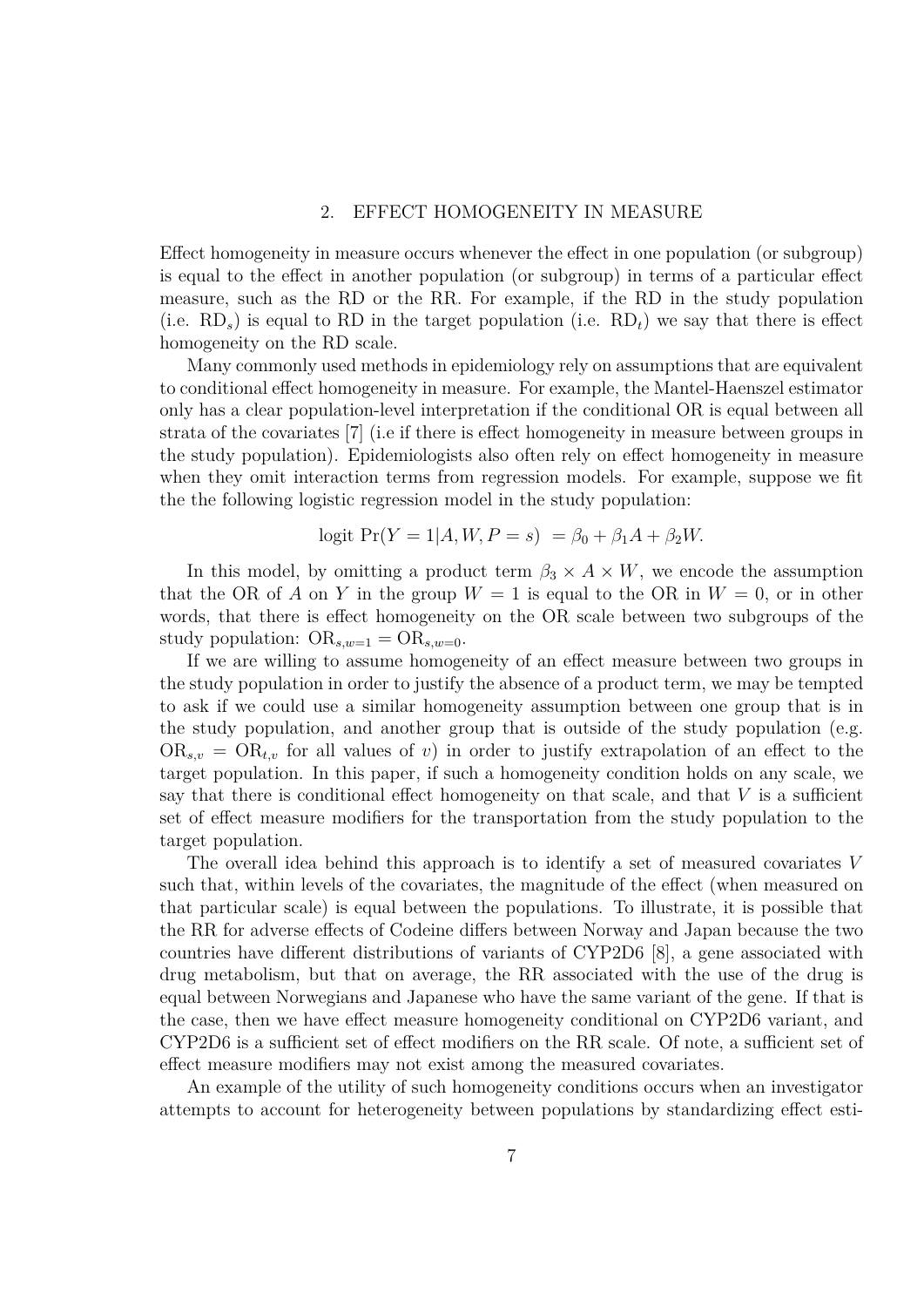mates to the distribution of covariates *V* in the target population. The first two formulas in table 2 can be used to standardize estimates of a causal effect to a target population, if one has measured a sufficient set of effect modifiers. Approach one, which is a weighted average of the effect measure, is valid for collapsible effect measures [9], whereas approach two, which is a weighted average of the predicted stratum-specific average outcome under treatment, is valid for any effect measure.

A large literature exists on statistical tests for detecting and quantifying any effect heterogeneity in measure between groups in the observed data (for example, between groups in the study population, or between multiple study populations). Examples of this include Cochran's  $Q$  test [10] and the  $I^2$  statistic [11]. While homogeneity of an effect measure is to some extent an empirical question [12, 13, 14], convincing arguments for stability of the effect measure outside of the observed data will often require additional, explicit assumptions about the data generating mechanism. Unfortunately, few examples of data generating mechanisms which result in stability of an effect measure exist in the published literature, and in many settings, finding convincing mechanisms may not be feasible. However, in the next subsection, we discuss the COST parameters framework to demonstrate that at least in some settings, such mechanisms can be found.

#### 2.1 COST parameters

COST parameters are a new class of effect parameters that were proposed in order to formalize a counterfactual causal model that may result in effect homogeneity in terms of standard observable measures of effect. The COST parameters for introducing treatment are defined as follows:

$$
G = Pr(Y^{a=1} = 1 | Y^{a=0} = 1)
$$

$$
H = Pr(Y^{a=1} = 0 | Y^{a=0} = 0)
$$

The COST parameters can be understood as the proportion of cases and non-cases that would not have had the opposite outcome if their exposure status had been altered. In other words, these are the probabilities that the outcome does not "switch" in response to treatment (see Figure 1). In Huitfeldt et al [4], it was shown that if certain cofactors that determine treatment effect have equal prevalence between two groups, and if the interaction between these cofactors and treatment *A* operates according to certain simple biological principles, then the COST parameters for introducing treatment are equal between populations, which can mathematically be written as  $Y^{a=1} \perp \!\!\!\perp P | Y^{a=0}$ . If the cofactors instead interact with treatment according to a different biological mechanism, this would instead result in homogeneity of COST parameters for removing treatment  $(Y^{a=0} \perp \!\!\! \perp P | Y^{a=1}).$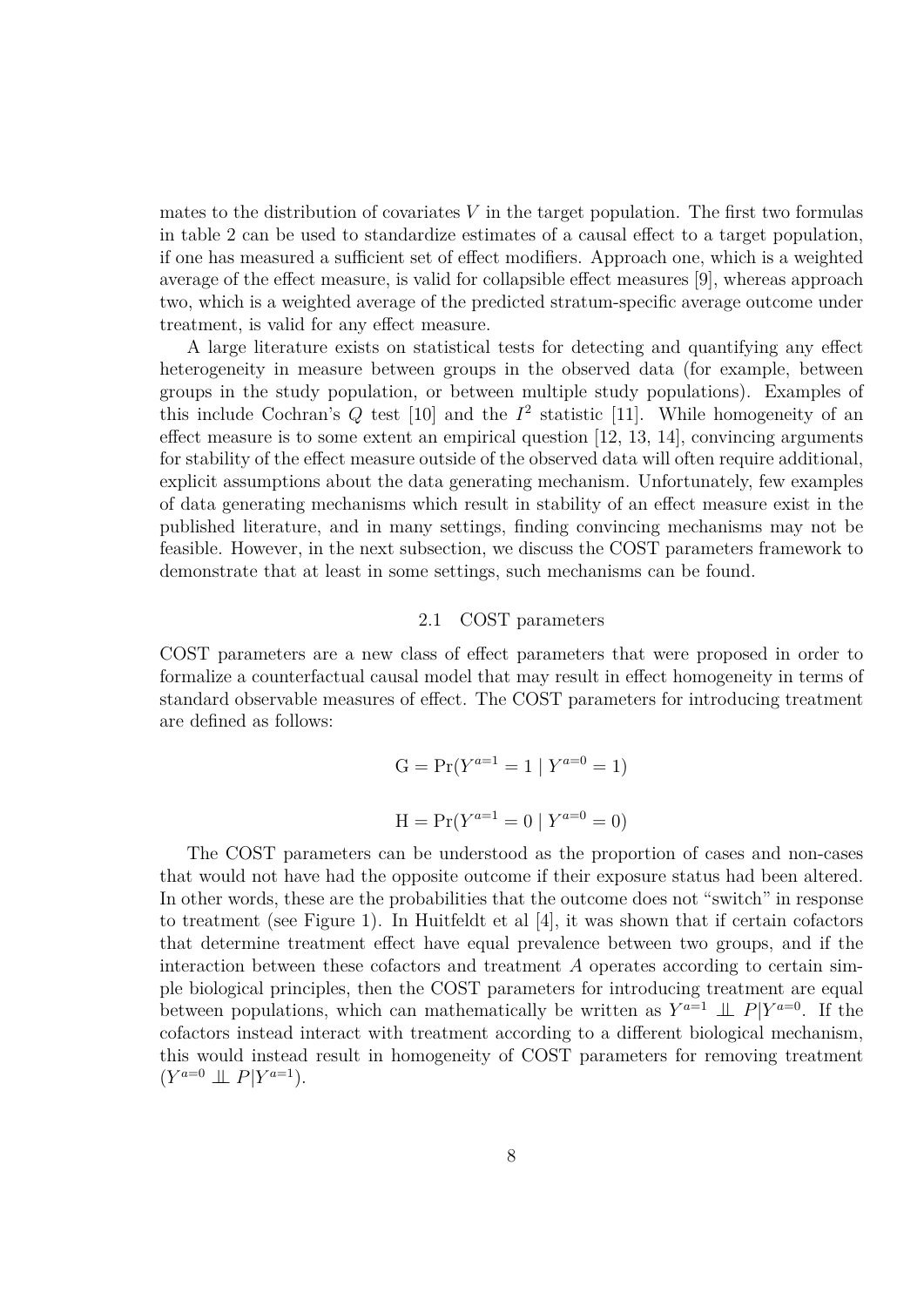

Figure 1: Counterfactual outcome state transition parameters associated with introduction of treatment. 1-G is the probability that someone who would otherwise die survives if treated. 1-H is the probability that someone who would otherwise survive dies if treated.

Thus, by using the condition  $Y^{a=1} \perp \!\!\!\perp P | Y^{a=0}$  to operationalize effect homogeneity, we reframe homogeneity of the "magnitude of effect" as a matter of equal distribution of the cofactors that determine whether individuals respond to treatment. If the prevalences of those cofactors differ between populations, such effect equality may hold within levels of covariates *V* , in which case, there is conditional equality of the effect of introducing (or removing) treatment. Conditioning on *V* is then seen as an attempt to account for those variables that are predictors of the prevalence of the potentially unmeasured background cofactors which determine whether an individual "switches outcome" in response to treatment.

Much of the intuition behind traditional approaches to choice of effect modifiers translates readily to the COST parameter framework, but with the added advantage that the line of reasoning is specific to the relevant effect measure. To illustrate, suppose we are interested in generalizing findings about the adverse effects of Codeine. The goal is to account for all cofactors that determine whether a patient will respond to treatment, either by conditioning on those cofactors directly, or by finding observable markers for their prevalence. For example, if the CYP2D6 variant partly determines whether patients respond to Codeine, we could either condition on the gene, or condition on ethnicity as a marker for its prevalence (that is, include either the genetic variant or ethnicity in the set *V* ). Further, pre-study drug use may be an observable marker for the prevalence of susceptibility, due to depletion of susceptibles [15]. We will therefore measure and control for ethnicity and pre-study drug use, as well as any other covariates that are relevant according to similar criteria.

COST parameters are generally not identified from the data without strong monotonicity assumptions. If the treatment has a positive monotonic effect (meaning that the treatment does not prevent anyone from having the outcome), and if the COST pa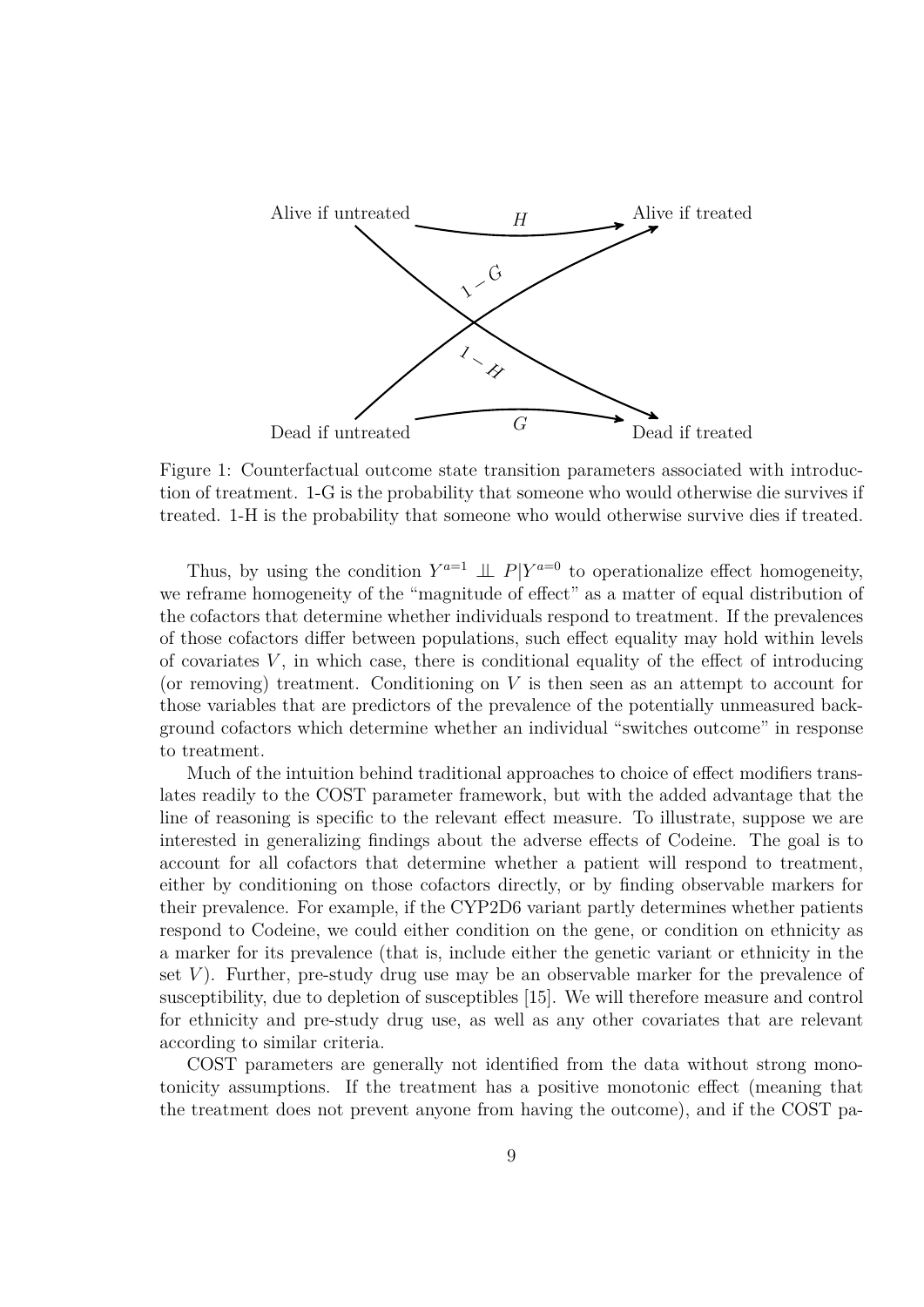rameters G and H are equal between the study population and the target population conditional on covariates *V* , there will be homogeneity on the SR scale for exposures which increase the incidence of the outcome (SR becomes equivalent to H, whereas G is trivially 1). Analogous discussion applies when considering a situation in which the treatment of interest is negatively monotonic (protective), in which case RR becomes equivalent to G, and H is trivially 1.

If treatment has monotonic effects, the COST parameters can therefore be used as a "bridge" between the biological knowledge on the one side, and homogeneity of observable measures of effects on the other side, thereby allowing the investigator to standardize effect measure from a study to a target population using either approach 1 or approach 2 from Table 2. The necessary weights are discussed elsewhere [9]. The bias which is associated with the use of COST parameters in the presence of non-monotonicity is small either if non-monotonicity is negligible, or if the baseline risks are similar between the target population and the study population. If non-monotonicity is not negligible and baseline risks differ between the study population and the target population, the bias associated with COST parameters may be substantial; in such settings, the COST parameter approach should not be used.

The COST parameter approach often results in a recommendation to consider effect homogeneity in terms of the RR scale for exposures that reduce incidence, and in terms of the SR scale for exposures that increase the incidence, while keeping the coding of the exposure such that the "natural state" of exposure has value 0 and the intervention has value 1. Variations of this suggestion have arisen independently a number of times in the previous literature [16, 17, 18]. This approach is also consistent with the Cochrane Handbook [19], which states that "When the study aims to reduce the incidence of an adverse outcome there is empirical evidence that risk ratios of the adverse outcome are more consistent than risk ratios of the non-event" (the handbook does not take a position on what effect measure to use when the study attempts to estimate the increase in incidence of an adverse outcome). When the disease is rare, this approach is closely approximated by the earlier suggestion to consider "relative benefits and absolute harms" of interventions [20].

Finally, we note an important limitation of COST parameters, which is that they have so far only been defined for binary outcomes. Extensions to continuous and time-to-event outcomes have not yet been established.

# 3. EFFECT HOMOGENEITY IN DISTRIBUTION

An alternative approach is to operationalize effect homogeneity in terms of the individual counterfactual distributions under treatment and no treatment. Effect homogeneity in distribution between the study population and the target population holds whenever the following two conditions hold simultaneously: (1) If everyone in both populations were untreated, you would observe the same distribution of outcomes in the two populations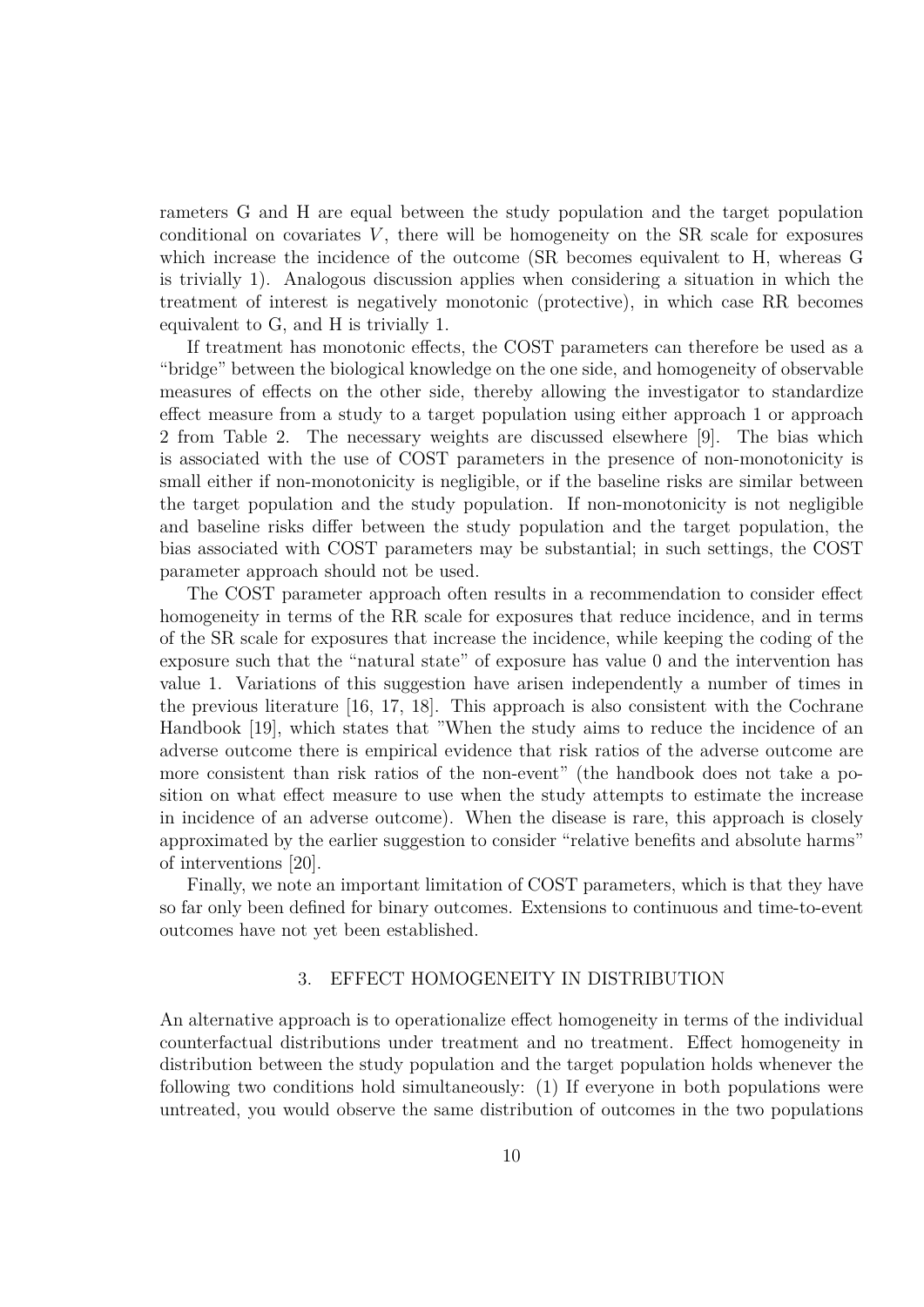$(Y^{a=0} \perp P)$  and (2) if everyone in both populations were treated, you would observe the same distribution of outcomes in the two populations  $(Y^{a=1} \perp P)$ . This condition was referred to as "S-ignorability" by Bareinboim and Pearl, and as "exchangeability between populations" by Lesko et al [21]. VanderWeele [6] showed that effect homogeneity in distribution implies homogeneity of all standard effect measures; effect homogeneity in distribution is therefore a stronger assumption than effect homogeneity in measure on standard scales.

In order to illustrate the difference between effect homogeneity in distribution and effect homogeneity in measure, we again consider the logistic regression model discussed in the previous section:

$$
logit \Pr(Y = 1 | A, W, P = s) = \beta_0 + \beta_1 A + \beta_2 W
$$

This model is restricted to the study population, and omits the product term  $\beta_3 \times$  $A \times W$ . We showed that this model is justified under effect homogeneity in measure on the OR scale between groups in the study population. We note that this model could also be justified under effect homogeneity in distribution between the same two groups. However, this modeling approach has an immediate implication: If effect homogeneity in distribution holds and the effect of *A* on *Y* is unconfounded conditional on *W* and  $P = s$ , then  $\beta_2$  must be equal to zero (see Appendix 2). This makes the model subject to an empirical test: if e.g. the Wald test rejects  $\beta_2 = 0$  the model is misspecified. While we do not recommend this as a test of the homogeneity assumption, we believe this example illustrates that effect homogeneity in distribution is a very strong concept, and that investigators often have to rely on a weaker form of effect homogeneity.

As with effect homogeneity in measure, effect homogeneity in distribution may hold within levels of a set of covariates *V*. If effect homogeneity in distribution between the study population and the target population holds conditional on *V* , one can use a third standardization formula (approach 3 in Table 2), based on separately standardizing the conditional risk under treatment and the conditional risk under no treatment from the study population, to the distribution of *V* in the target population.

Although methods based on assuming conditional homogeneity of the distribution of a counterfactual variable are mathematically elegant and avoid most of the limitations of defining homogeneity with respect to effect measures, they require strong assumptions which go well beyond the conditions that epidemiologists and clinical scientists have traditionally considered necessary for generalizability. Specifically, whereas approaches that are based on conditional effect homogeneity in measure aim only to control for those covariates that are associated with the magnitude of the effect, methods that rely on conditional effect homogeneity in distribution are valid only if they account for every cause of the outcome that differs between the study population and the target population. In other words, approaches based on conditional effect homogeneity in distribution may lead to biased transportability estimates in the presence of unmeasured causes of the outcome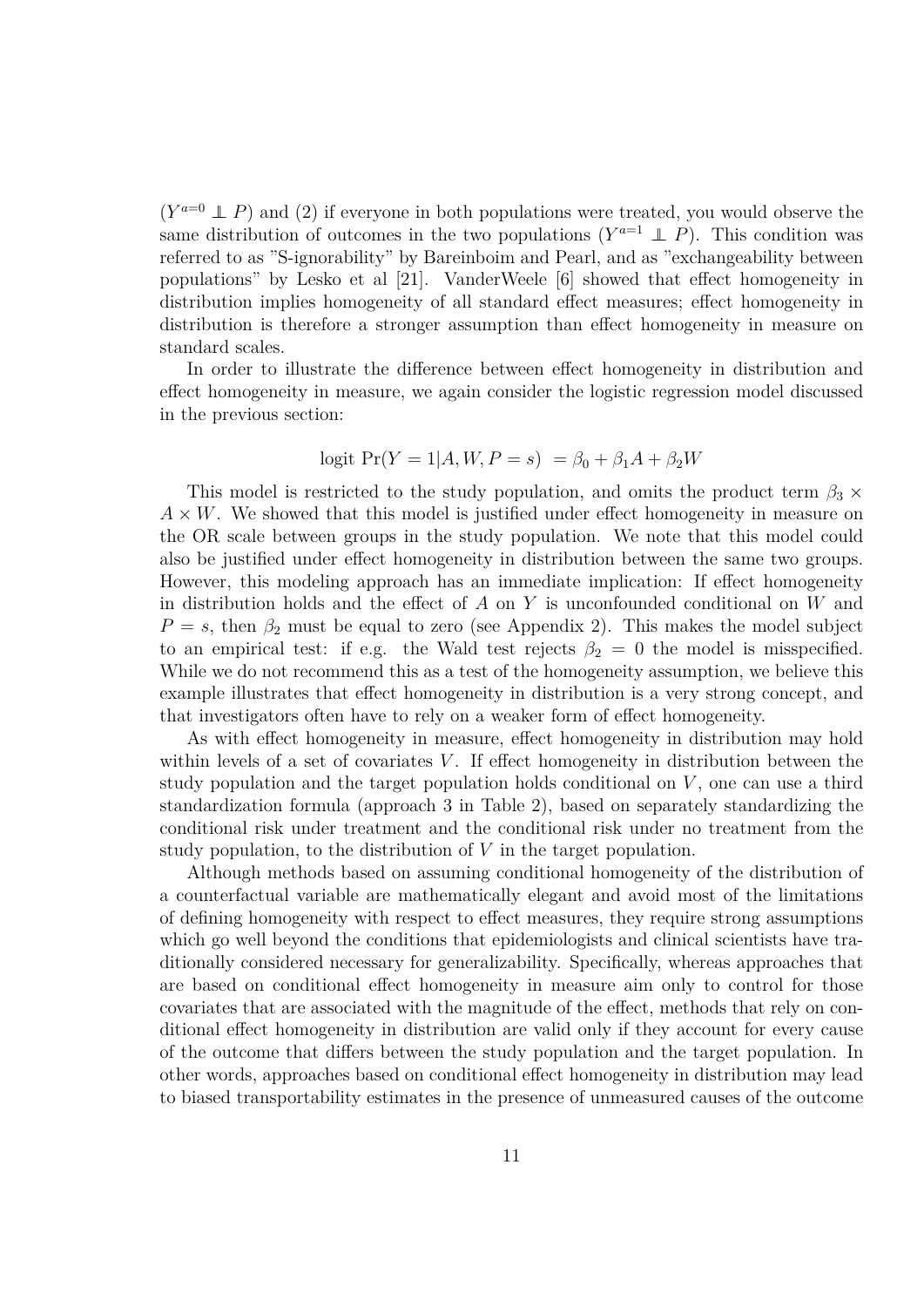whose distributions differ between the study population and the target population. An example of the implications of such bias was shown recently in the closely related context of agent-based models used for extrapolation[22].

Effect homogeneity in distribution may occasionally be a reasonable assumption if the imbalance in covariates arises due to a fully understood non-random sampling mechanism, for example, if the investigators enroll participants from an enumerated source population, with selection probability determined by measured baseline covariates. However, outside of such stylized examples, it is more challenging to see good justifications for this type of homogeneity assumption.

We note that approaches based upon effect homogeneity in distribution do not make use of possible information contained in the relationship between what happens if the pharmaceutical is taken, and what happens if the pharmaceutical is not taken. To illustrate, consider a situation where we have conducted a randomized controlled trial on the effect of homeopathy vs no treatment on the incidence of cardiovascular disease, and concluded that the effect in the study population is null. Suppose we are interested in predicting the effect in a different target population, but we believe there may be unmeasured causes of cardiovascular disease that differ between the study population and the target population. In such situations, if we operationalize effect homogeneity using a notion of effect homogeneity in distribution, we are likely forced to conclude that we are unable to make predictions for the target population. In contrast, investigators using an approach based on effect homogeneity in measure could potentially be able to clarify plausible conditions under which the null findings can be extrapolated to the target population.

# 3.1 Weighted estimators for generalizability and transportability

One particular implementation of generalization based on effect homogeneity in distribution originated with work by Stuart and Cole [23, 24]. These methods extend inverse probability based estimators [25], which play a key role in previous work on causal modelling [26, 27] to the setting of external validity. The validity conditions of these methods are equal to those of standardization based methods discussed above.

Users of these methods often distinguish between "transportability" (where the analytic goal is to extrapolate the findings to a target population that does not include those in the study population, i.e. a target population that looks like those who were eligible for, but were not sampled in the study), and "generalizability" (where the target population also includes those in the study population). The methods used for each objective differs in that inverse probability of selection weights [21] (approach 4 in table 2) are used for generalizability, whereas inverse odds of selection weights[28] (approach 5 in table 2) are used for transportability.

Stated slightly differently, the choice between weights is determined by whether the target population is similar to the entire source population from which the study partici-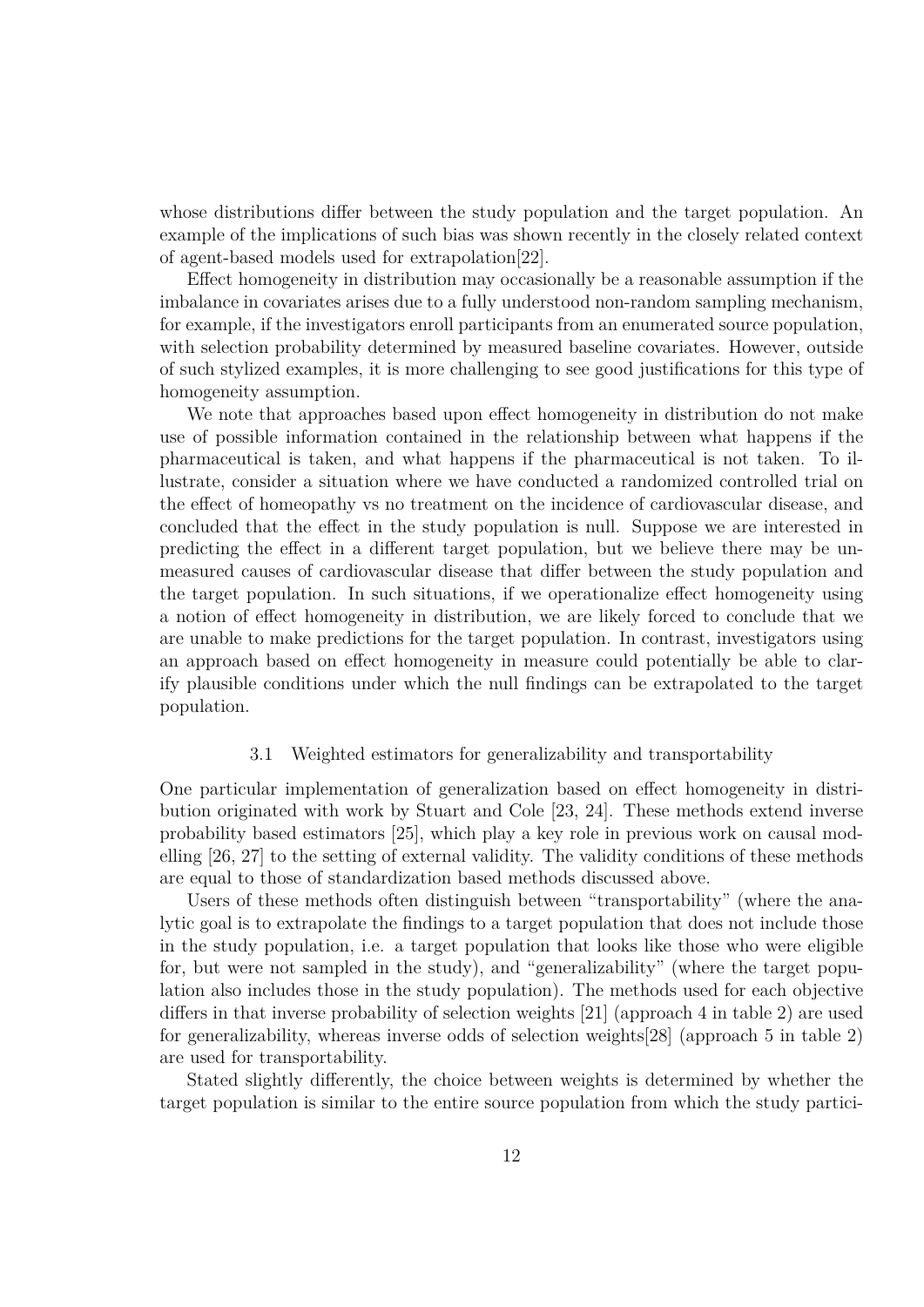pants were selected, or similar to the subset of the source population that was not selected for the study. We believe the first type of target population is more common; in such settings, inverse probability of selection weights should be used. Inverse odds weights may be appropriate if the study participants are sampled for a pilot study to determine whether the intervention will be implemented in those who were eligible to be selected, but weren't.

Inverse probability weighted methods have been applied to generalize the results of trials on the effect of HIV medication [29] and treatments for substance use disorder [30]. Lesko et al provided a full description of how these methods can be used in practice [21]. Buchanan et al [31] provided results about the statistical properties of inverse probability weighted estimators for external validity. Dahabreh et al [32] discussed estimators based on augmented inverse probability weights, which are doubly roubst. Nguyen et al [33] showed how to conduct sensitivity analyses on deviations from conditional effect homogeneity. Breskin et al [34] provided results on bounds, i.e. intervals that show how wrong the point estimates can be in either direction if the assumption of conditional effect homogeneity in distribution is not fully met, in the presence and/or absence of confounding. If one suspects both confounding and lack of effect homogeneity in distribution, these bounds can be used to reason about target validity [35], that is, how much bias there may be in the estimates for the target population as a result of deviations both from internal and external validity.

We note that for collapsible effect measures, re-weighting methods based upon conditional effect homogeneity in measure may be feasible, but to the best of our knowledge, the theory for such methods has not yet been fully developed.

# 3.2 Causal diagrams for transportability

One example of a class of data generating mechanisms that guarantees effect homogeneity in distribution (and therefore also effect homogeneity in measure for all standard effect measures) was provided by Bareinboim and Pearl [36, 37, 38, 39], based on causal diagrams [40]. These diagrams are, to our knowledge, the first published formal framework for reasoning about which variables to adjust for when using approaches based on effect homogeneity in distribution. In particular, they use a generalization of effect homogeneity in distribution that allows the covariates that are adjusted for, and membership in the populations that the counterfactual distributions are equal between, to be downstream consequences of treatment.

A selection diagram is constructed as follows: First, the investigator must provide a causal directed acyclic graph (DAG) that is valid both for the study population and for the target population. For this to be possible, the variables must be in the same temporal order between the two populations. If that requirement is met, a DAG which is valid for both populations can be constructed by including every node and edge from the causal DAG in each population. After a shared causal DAG has been constructed,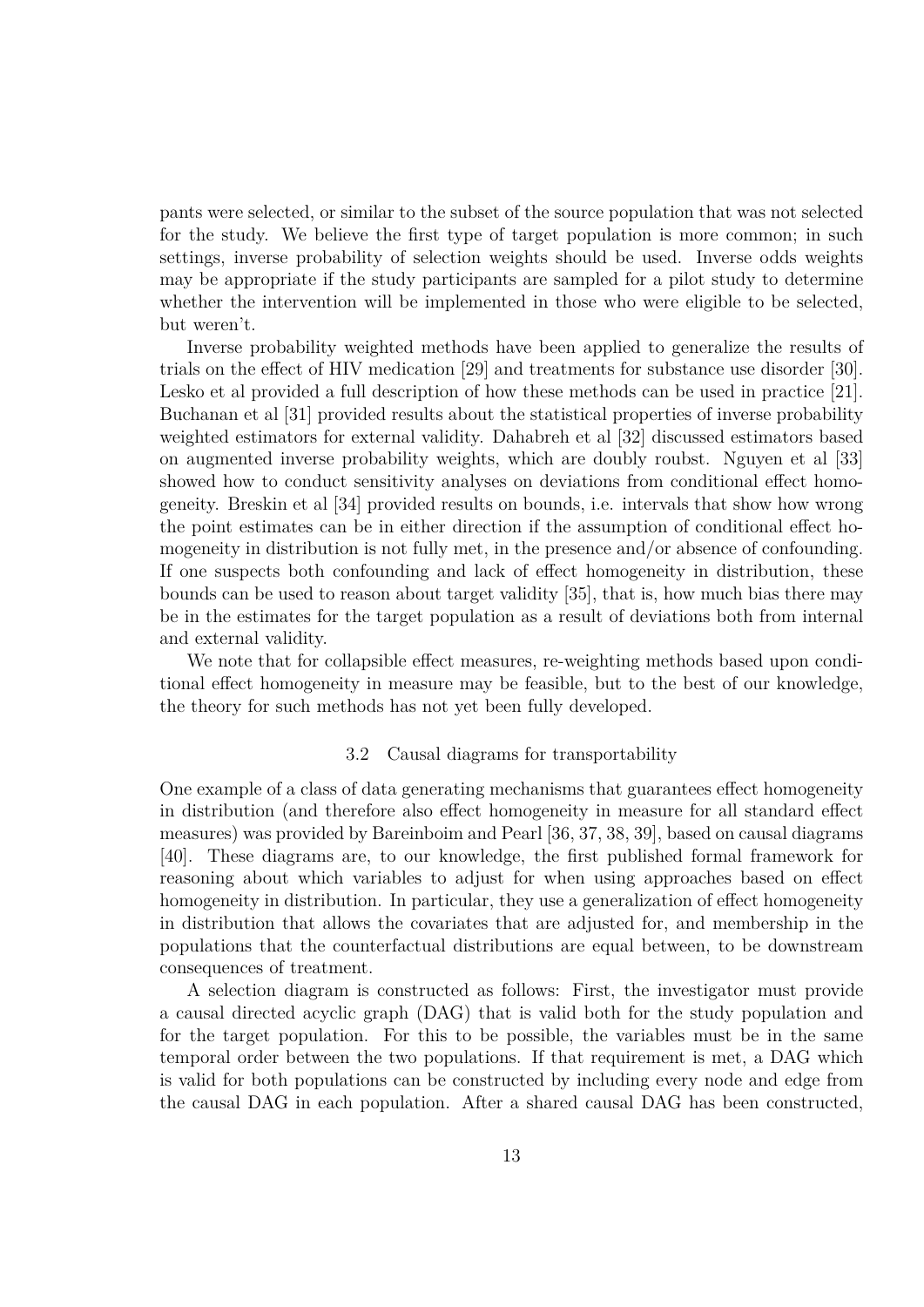

Figure 2: In this causal diagram, findings from the study population may be transported to the target population if we have measured sufficient covariates *V* to block all paths between the selection node  $P$ , and the outcome  $Y$ . We have chosen to represent the selection node *P* with an octagon.

one must also add (1) selection variable nodes (*P*) associated with all variables whose assignment mechanism differs between the study population and the target population, and all variables that depend upon background causes whose distribution differs between the study population and the target population (2) all paths between *P* and *Y* that one is not able to rule out based on the temporal structure or expert knowledge. Generally, such paths will exist whenever there are causes of the outcome that differ between the populations. Note that when the goal is to account for "man-made" differences between the study population and the target population, i.e. those differences which arise due to how the sample was selected, *P* is a single binary "sink node" representing membership in the study population, which has the same interpretation as the *P* variable that we have considered so far in this paper. An example of a causal diagram used for transportability is shown in Figure 2.

Once a selection diagram has been constructed, one can check for transportability of the results by determining whether *Y* is d-separated from *P*, given some set of measured covariates *V* , in a manipulated graph where all arrows going into *A* have been deleted. If such d-separation holds in the manipulated selection diagram, there will exist a transport formula which identifies the causal effect in the target population based on a combination of observed quantities in the study population and observed quantities in the target population. If *V* consists only of baseline covariates, then the transport formula is equal to the standardization formula discussed in section 3.1.

Note that the independence relation that is queried by this d-separation approach can be written algebraically as

$$
Y^a \perp\!\!\!\perp P^a | V^a \ \forall a
$$

which Bareinboim and Pearl referred to as "S-admissibility". When *P* and *V* are pretreatment variables,  $P^a = P$  and  $V^a = V$  so the independence relation can be simplified as

$$
Y^a \perp\!\!\!\perp P|V \ \forall a
$$

(or "S-ignorability"). This simplified version is identical to the previously discussed operationalization of conditional effect homogeneity in distribution, which illustrates the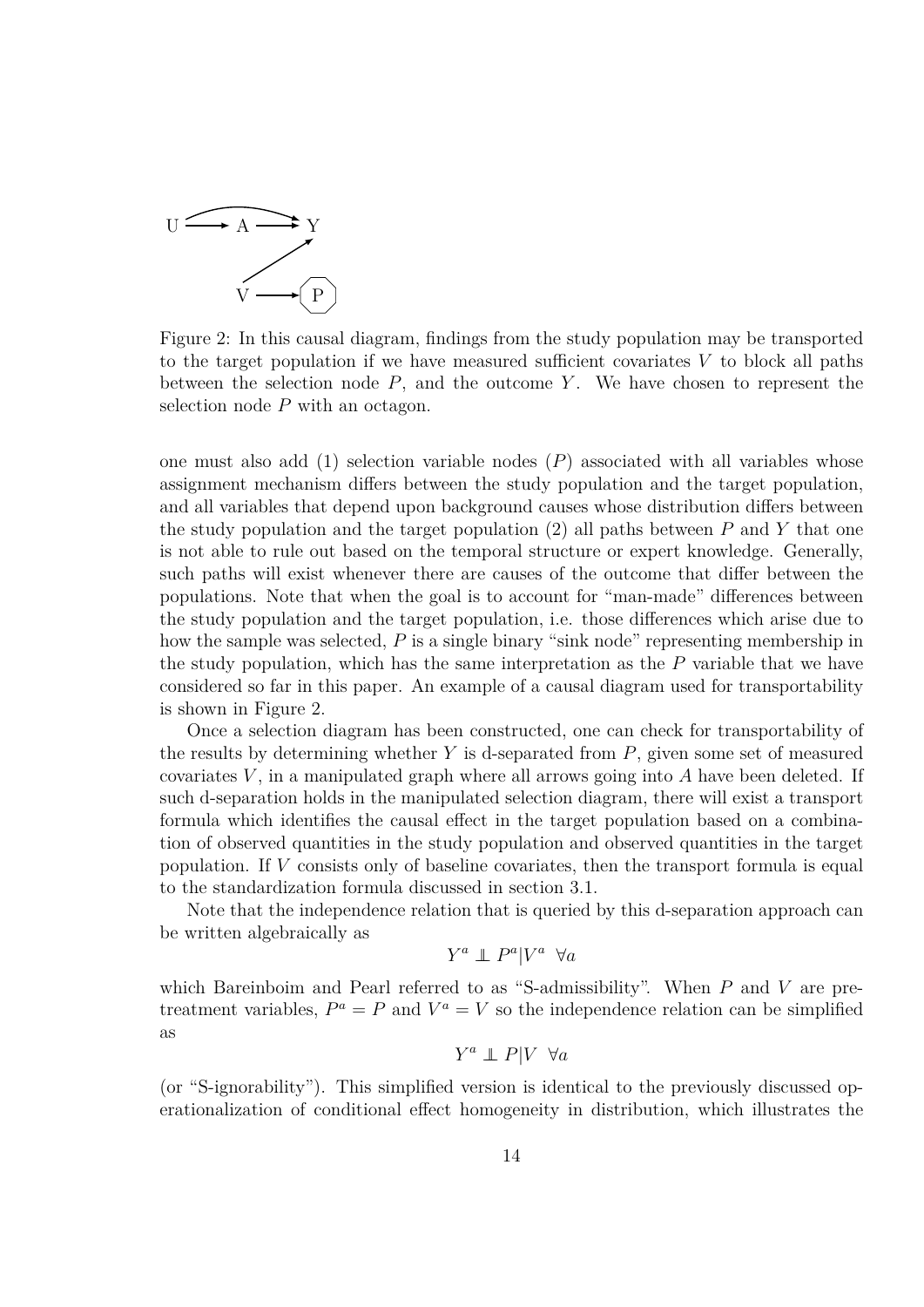equivalence between the graphical approach and approaches based on standardization or inverse probability weights when *V* and *P* are pre-treatment.

Thus, while the graphical approach and the inverse probability weighted approach will result in very similar analyses if *P* and *V* are pre-treatment (the analyses will be non-parametrically equivalent but may differ in practice as they may be associated with different modelling assumptions on the joint distribution of variables), the graphical model allows a potentially useful generalization to settings where it is necessary to adjust for post-baseline covariates. In practice, we are not aware of any published examples where a convincing argument was made that a causal effect is transportable only by measuring and adjusting for covariates that were causally affected by treatment.

Other authors have constructed causal diagrams for generalizability in different ways. In particular, Dahabreh et al [41] use Single World Intervention Graphs (SWIGs) to examine conditions under which causal parameters can be generalized from a randomized trial to all trial eligible individuals.

#### 4. CONCLUSIONS

Causal effects may differ between populations, and investigators will often have to standardize their estimates over a set of effect modifiers in order to make the results applicable to clinically relevant populations. Before it is possible to begin reasoning about which covariates must be standardized over, it is necessary to provide a definition of effect homogeneity. Several different approaches have been proposed.

If effect homogeneity is to be operationalized in terms of stability of a measure of effect, the analytic objective is to account for all those covariates that are associated with the magnitude of the effect on the chosen scale. COST parameters have been developed to formalize conditions that result in homogeneity of observable effect measures. This approach requires that the investigators have accounted for all variables that predict treatment response, that only baseline covariates are necessary for this purpose, and that the effect of treatment is monotonic. When these conditions are met, using COST parameters allows investigators to retain much of the underlying intuition behind traditional approaches to effect modification. Future work may be necessary to develop new classes of causal models that result in homogeneity of other effect measures, including effect measures relevant to time-to-event data.

If instead effect homogeneity is to be operationalized in terms of conditional homogeneity of the distributions of counterfactual variables (such as in methods based on inverse probability weights and causal diagrams), the analytic objective shifts to accounting for all covariates that are associated with the counterfactual outcome and whose distribution differs between populations. This will generally require a much larger set of covariates. Controlling for all the necessary covariates will sometimes be feasible in situations where the goal is to recover the effect estimates for the full source population in the presence of a fully understood non-random selection mechanism, but may be less realistic in other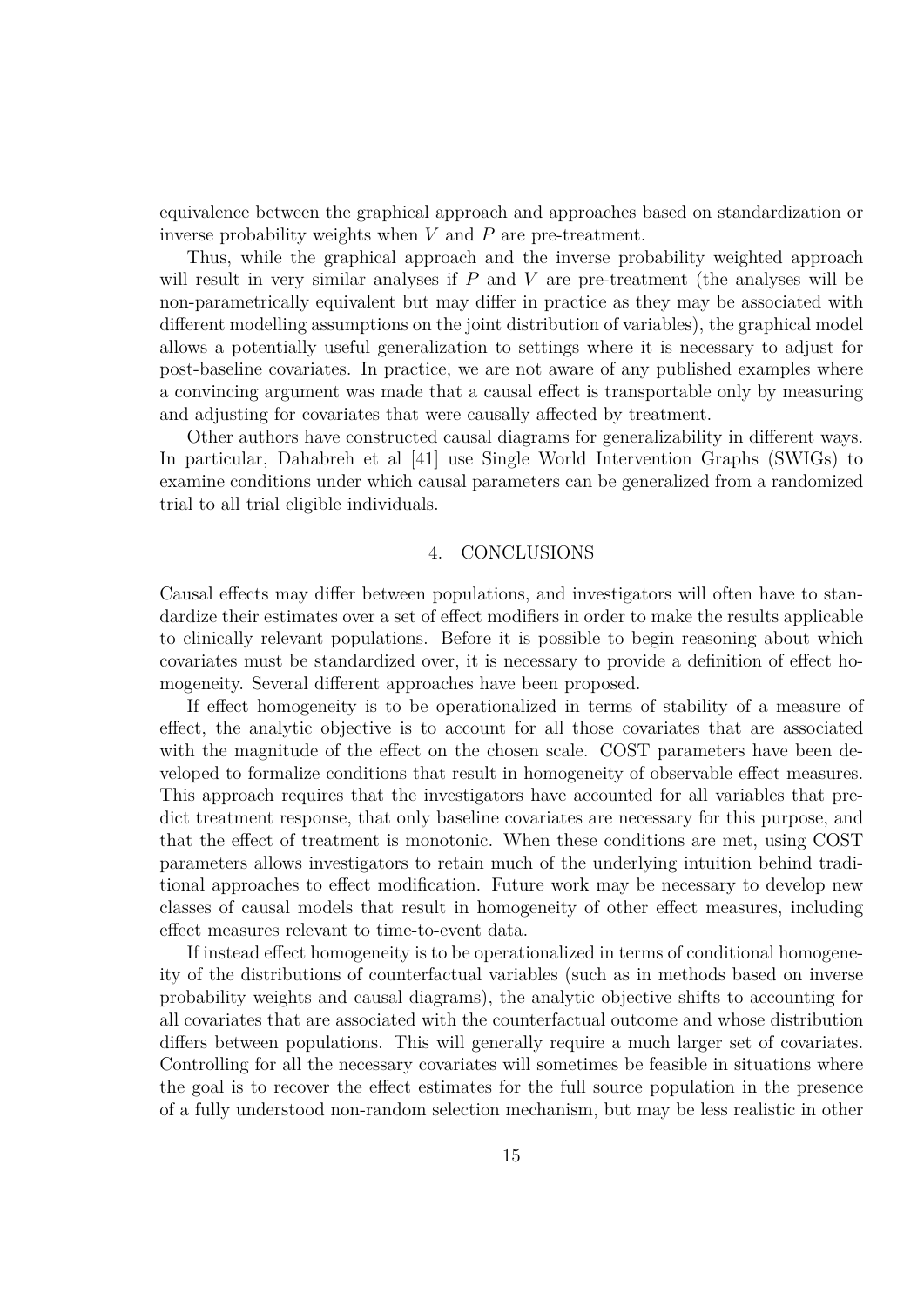settings. If the required conditions are met, methods based on effect homogeneity in distribution have considerable advantages, as they do not rely on parametric assumptions or monotonicity conditions.

All approaches have considerable limitations, and the choice between them will generally depend on expert beliefs about which assumptions are most likely to be approximately true in the specific scientific context.

#### **REFERENCES**

- [1] Noel S. Weiss. Generalizing from the results of randomized studies of treatment: Can non-randomized studies be of help? European Journal of Epidemiology, 34(8):715– 718, August 2019.
- [2] Miguel A Hernán, Sonia Hernández-Díaz, and James M Robins. A Structural Approach to Selection Bias. Epidemiology (Cambridge, Mass.), 15(5):615–25, 2004.
- [3] Etsuji Suzuki, Toshihide Tsuda, Toshiharu Mitsuhashi, Mohammad Ali Mansournia, and Eiji Yamamoto. Errors in causal inference: an organizational schema for systematic error and random error. Annals of Epidemiology, 26(11):788–793.e1, 2016.
- [4] Anders Huitfeldt, Andrew Goldstein, and Sonja A. Swanson. The Choice of Effect Measure for Binary Outcomes: Introducing Counterfactual Outcome State Transition Parameters. Epidemiologic Methods, 7(1), 2018.
- [5] Issa J. Dahabreh and Miguel A. Hernán. Extending inferences from a randomized trial to a target population. European Journal of Epidemiology, 34(8):719–722, August 2019.
- [6] Tyler J VanderWeele. Confounding and Effect Modification: Distribution and Measure. Epidemiologic Methods, 1(1):55–82, 2012.
- [7] Sander Greenland. Interpretation and estimation of summary ratios under heterogeneity. Statistics in Medicine, 1(3):217–227, 1982.
- [8] Stephen Bernard, Kathleen A Neville, Anne T Nguyen, and David A Flockhart. Interethnic Differences in Genetic Polymorphisms of CYP2d6 in the U.S. Population: Clinical Implications. The oncologist, 11(2):126–35, 2006.
- [9] Anders Huitfeldt, Mats Julius Stensrud, and Etsuji Suzuki. On the Collapsibility of Measures of Effect in the Counterfactual Causal Framework. Emerging Themes in Epidemiology, 16(1), 2019.
- [10] W. G. Cochran. The Comparison of Percentages in Matched Samples. Biometrika, 37(3/4):256–266, 1950.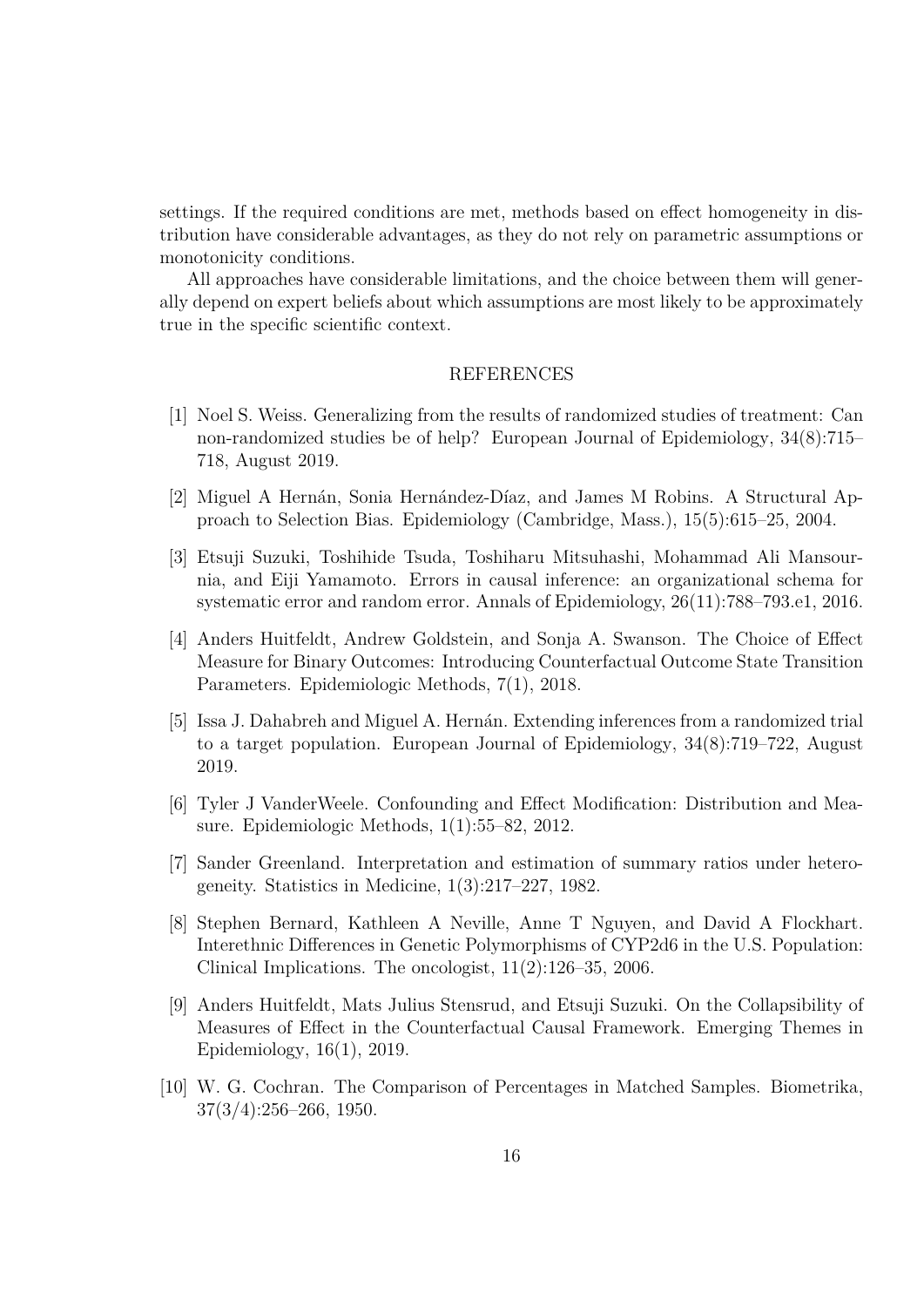- [11] Julian P T Higgins, Simon G Thompson, Jonathan J Deeks, and Douglas G Altman. Measuring inconsistency in meta-analyses. BMJ : British Medical Journal, 327(7414):557–560, September 2003.
- [12] Motoki Iwasaki, Seiichiro Yamamoto, Tetsuya Otani, Manami Inoue, Tomoyuki Hanaoka, Tomotaka Sobue, Shoichiro Tsugane, and Japan Public Health Centerbased Prospective Study (JPHC Study) Group. Generalizability of Relative Risk Estimates from a Well-defined Population to a General Population. European Journal of Epidemiology, 21(4):253–262, April 2006.
- [13] Charles Poole, Ian Shrier, and Tyler J VanderWeele. Is the Risk Difference Really a More Heterogeneous Measure? Epidemiology, 26(5):714–8, 2015.
- [14] Donna Spiegelman and Tyler J. VanderWeele. Evaluating Public Health Interventions: 6. Modeling Ratios or Differences? Let the Data Tell Us. American Journal of Public Health, 107(7):1087–1091, 2017.
- [15] Guide on Methodological Standards in Pharmacoepidemiology (Revision 7)., 2018.
- [16] Mindel Cherniack Sheps. Shall We Count the Living of the Dead? The New England Journal of Medicine, 259(25):1210–4, 1958.
- [17] Jonathan J Deeks. Issues in the Selection of a Summary Statistic for Meta-Analysis of Clinical Trials with Binary Outcomes. Statistics in medicine, 21(11):1575–600, 2002.
- [18] Rose Baker and Dan Jackson. A new measure of treatment effect for random-effects meta-analysis of comparative binary outcome data. ArXiv:1806.03471, 2018.
- [19] Julian PT Higgins and Sally Green, editors. Handbook for Systematic Reviews of Interventions Version 5.1.0 (updated March 2011). Chapter 9: Analysing data and undertaking meta-analyses, 2011.
- [20] Paul P Glasziou and Les M Irwig. An Evidence Based Approach to Individualising Treatment. BMJ, 311(7016), 1995.
- [21] Catherine R. Lesko, Ashley L. Buchanan, Daniel Westreich, Jessie K. Edwards, Michael G. Hudgens, and Stephen R. Cole. Generalizing Study Results: A Potential Outcomes Perspective. Epidemiology, 28:553–561, 2017.
- [22] Eleanor J. Murray, James M. Robins, George R. Seage, Kenneth A. Freedberg, and Miguel A. Hernán. A Comparison of Agent-Based Models and the Parametric G-Formula for Causal Inference. American Journal of Epidemiology, 186(2):131–142, July 2017.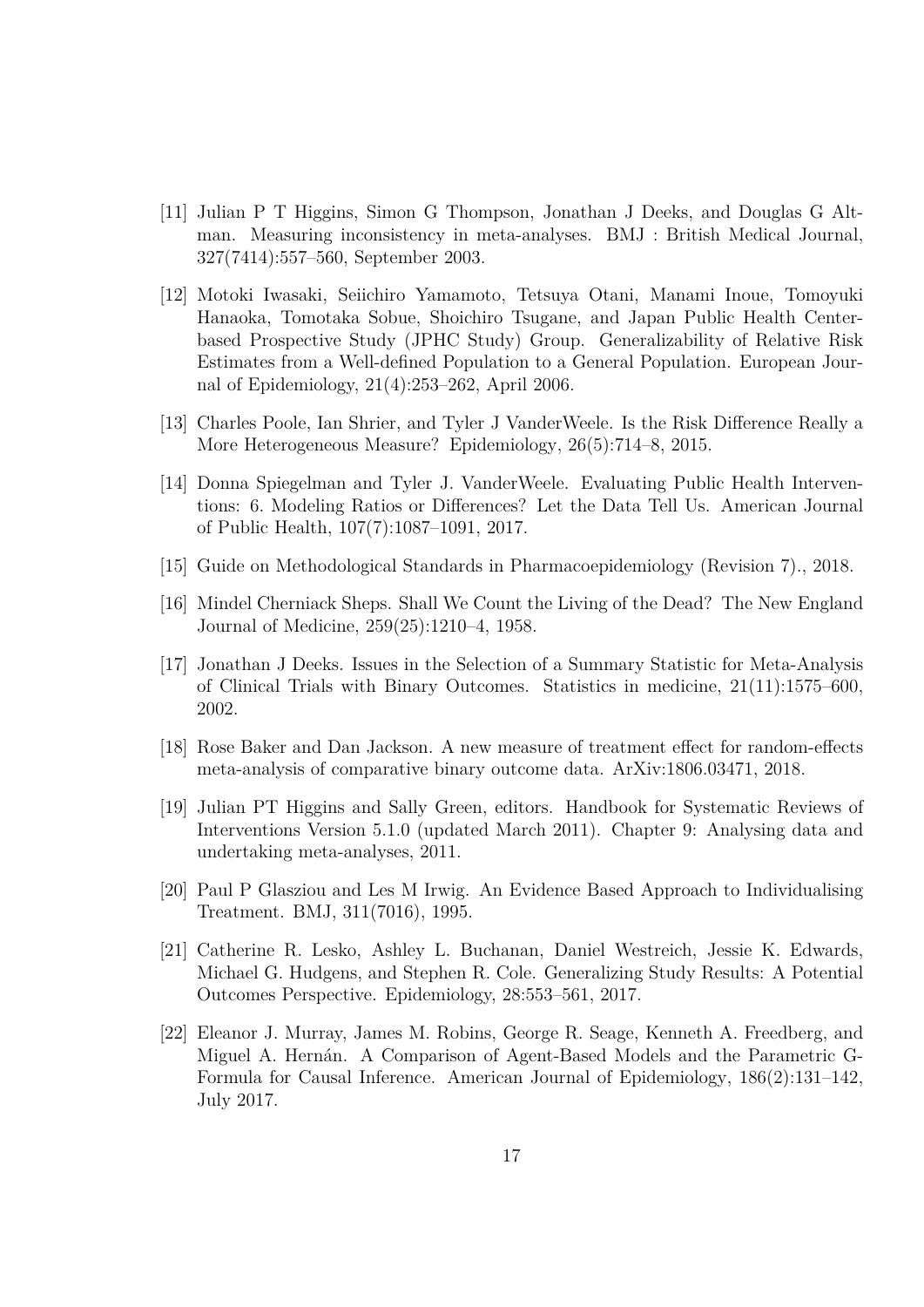- [23] Elizabeth A. Stuart, Stephen R. Cole, Catherine P. Bradshaw, and Philip J. Leaf. The use of propensity scores to assess the generalizability of results from randomized trials. Journal of the Royal Statistical Society. Series A, (Statistics in Society), 174(2):369–386, April 2001.
- [24] Stephen R Cole and Elizabeth A Stuart. Generalizing Evidence from Randomized Clinical Trials to Target Populations: The ACTG 320 Trial. American journal of epidemiology, 172(1):107–15, 2010.
- [25] D. G. Horvitz and D. J. Thompson. A Generalization of Sampling Without Replacement From a Finite Universe. Journal of the American Statistical Association, 47(260):663–685, 1952.
- [26] James M. Robins. Association, Causation, and Marginal Structural Models. Synthese, 121(1-2):151–179, 1999.
- [27] J. M. Robins, M. A. Hernán, and B. Brumback. Marginal structural models and causal inference in epidemiology. Epidemiology (Cambridge, Mass.), 11(5):550–560, September 2000.
- [28] Daniel Westreich, Jessie K. Edwards, Catherine R. Lesko, Elizabeth Stuart, and Stephen R. Cole. Transportability of Trial Results Using Inverse Odds of Sampling Weights. American Journal of Epidemiology, 186(8):1010–1014, 2017.
- [29] Haidong Lu, Stephen R Cole, H Irene Hall, Enrique F Schisterman, Tiffany L Breger, Jessie K Edwards, and Daniel Westreich. Generalizing the per-protocol treatment effect: The case of ACTG A5095. Clinical Trials, 16(1):52–62, October 2018.
- [30] Ryoko Susukida, Rosa M. Crum, Cyrus Ebnesajjad, Elizabeth A. Stuart, and Ramin Mojtabai. Generalizability of findings from randomized controlled trials: application to the National Institute of Drug Abuse Clinical Trials Network. Addiction, 112(7):1210–1219, 2017.
- [31] Ashley L. Buchanan, Michael G. Hudgens, Stephen R. Cole, Katie R. Mollan, Paul E. Sax, Eric S. Daar, Adaora A. Adimora, Joseph J. Eron, and Michael J. Mugavero. Generalizing evidence from randomized trials using inverse probability of sampling weights. Journal of the Royal Statistical Society: Series A (Statistics in Society), 181(4):1193–1209, 2018.
- [32] Issa J. Dahabreh, Sarah E. Robertson, Eric J. Tchetgen Tchetgen, Elizabeth A. Stuart, and Miguel A. Hernán. Generalizing causal inferences from individuals in randomized trials to all trial-eligible individuals. Biometrics, 0(ja), 2018.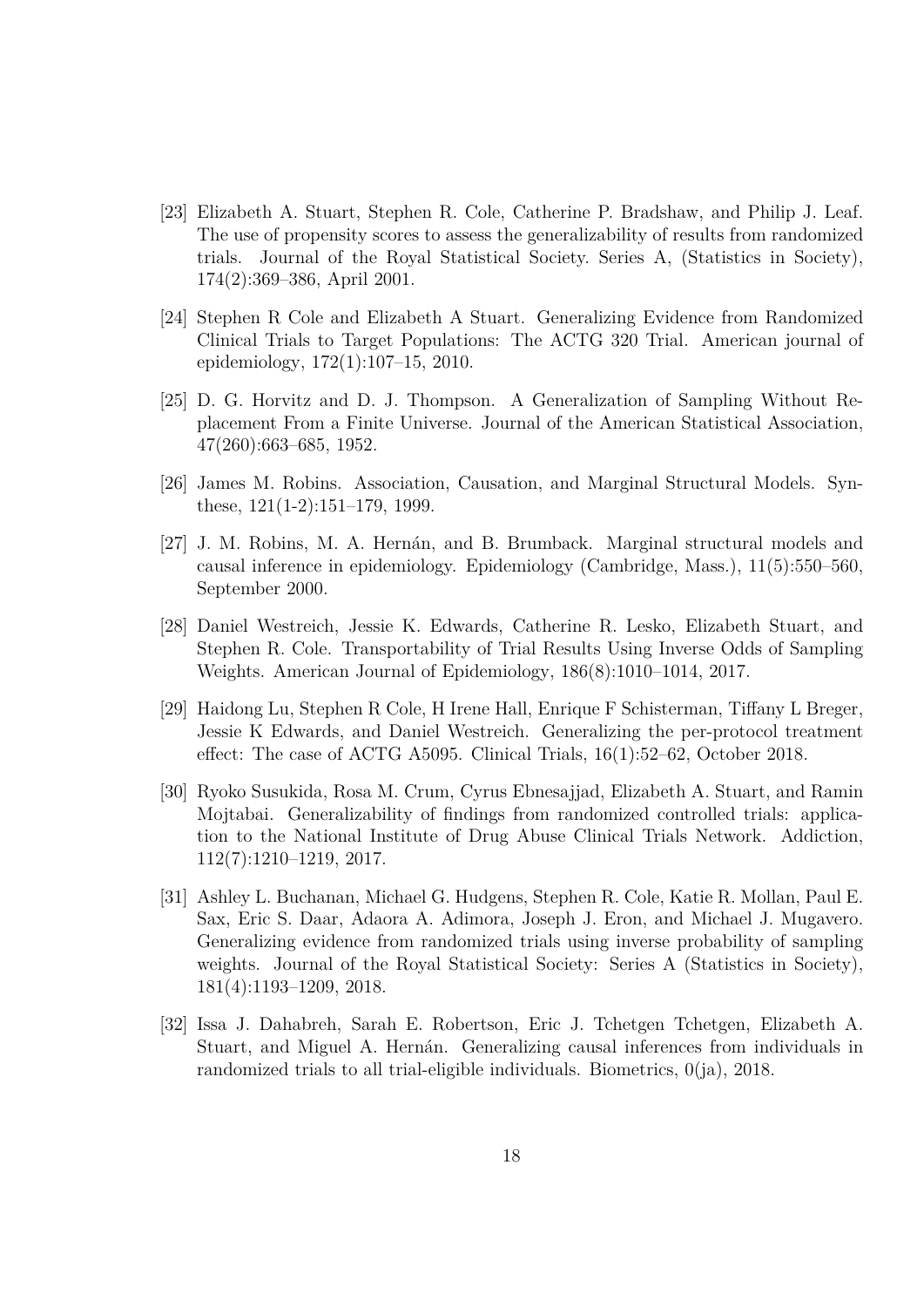- [33] Trang Quynh Nguyen, Cyrus Ebnesajjad, Stephen R. Cole, and Elizabeth A. Stuart. Sensitivity analysis for an unobserved moderator in RCT-to-target-population generalization of treatment effects. The Annals of Applied Statistics, 11(1):225–247, March 2017.
- [34] Alexander Breskin, Daniel Westreich, Stephen R. Cole, and Jessie K. Edwards. Using Bounds to Compare the Strength of Exchangeability Assumptions for Internal and External Validity. American Journal of Epidemiology, Forthcoming, 2019.
- [35] Daniel Westreich, Jessie K. Edwards, Catherine R. Lesko, Stephen R. Cole, and Elizabeth A. Stuart. Target Validity and the Hierarchy of Study Designs. American Journal of Epidemiology, 188(2):438–443, February 2019.
- [36] Judea Pearl and Elias Bareinboim. Transportability of Causal and Statistical Relations: A Formal Approach. In Twenty-Fifth AAAI Conference on Artificial Intelligence, August 2011.
- [37] Elias Bareinboim and Judea Pearl. A General Algorithm for Deciding Transportability of Experimental Results. Journal of Causal Inference, 1(1):107–134, 2013.
- [38] Judea Pearl and Elias Bareinboim. External Validity: From Do-Calculus to Transportability Across Populations. Statistical Science, 29(4):579–595, 2014.
- [39] Elias Bareinboim and Judea Pearl. Causal inference and the data-fusion problem. Proceedings of the National Academy of Sciences, 113(27):7345–7352, July 2016.
- [40] Judea Pearl. Causality: Models, Reasoning and Inference. Cambridge University Press, Cambridge, 2 edition, 2009.
- [41] Issa J. Dahabreh, James M. Robins, Sebastien J.-P. A. Haneuse, and Miguel A. Hernán. Generalizing causal inferences from randomized trials: counterfactual and graphical identification. arXiv:1906.10792 [stat], June 2019. arXiv: 1906.10792.

#### FUNDING

The authors received no specific funding for this work. Dr. Stensrud is supported by the Research Council of Norway, grant NFR239956/F20 - Analyzing clinical health registries: Improved software and mathematics of identifiability. Dr. Swanson is supported by NWO/ZonMw Veni grant (91617066). Dr. Suzuki is supported by Japan Society for the Promotion of Science (KAKENHI grant numbers JP17K17898, JP15K08776, and JP18K10104) and The Okayama Medical Foundation. Dr. Huitfeldt was supported by the Effective Altruism Hotel Blackpool during revision of the manuscript.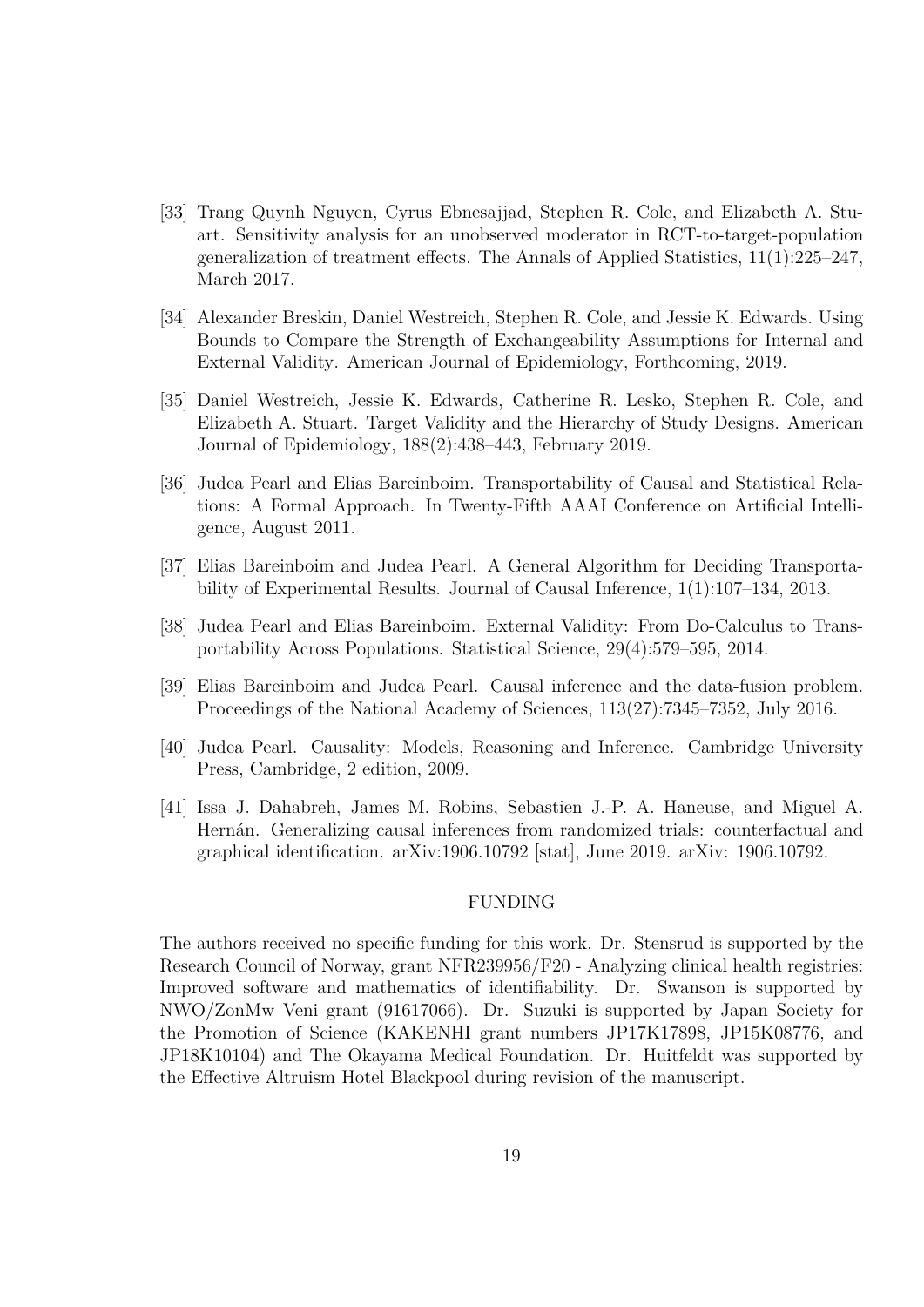# ACKNOWLEDGEMENTS

The authors are grateful to Dr. Issa Dahabreh and two anonymous reviewers for suggestions that greatly improved the manuscript. Any remaining errors are our own.

# A. APPENDIX 1

Proofs of identifying expressions from table 2. We note that these proofs are not new to this paper, and are included here only for completeness:

A.1 Approach 1  
\n
$$
\sum_{v} \left[RR_{s,v} \times \Pr(V=v|Y^{a=0}=1, P=t)\right]
$$
\n
$$
= \sum_{v} \left[RR_{t,v} \times \Pr(V=v|Y^{a=0}=1, P=t)\right] (\because RR_{s,v} = RR_{t,v})
$$
\n
$$
= \sum_{v} \left[ \frac{\Pr(Y^{a=1}=1|V=v, P=t) \times \Pr(V=v|Y^{a=0}=1, P=t)}{\Pr(Y^{a=0}=1|V=v, P=t)} \right]
$$
\n
$$
= \sum_{v} \left[ \frac{\Pr(Y^{a=1}=1|V=v, P=t) \times \Pr(Y^{a=0}=1|V=v, P=t) \times \Pr(V=v|P=t)}{\Pr(Y^{a=0}=1|V=v, P=t) \times \Pr(Y^{a=0}=1|P=t)} \right]
$$
\n
$$
= \sum_{v} \left[ \frac{\Pr(Y^{a=1}=1|V=v, P=t) \times \Pr(V=v|P=t)}{\Pr(Y^{a=0}=1|P=t)} \right]
$$
\n
$$
= \frac{\sum_{v} \left[ \Pr(Y^{a=1}=1|V=v, P=t) \times \Pr(V=v|P=t) \right]}{\Pr(Y^{a=0}=1|P=t)}
$$
\n
$$
= \frac{\Pr(Y^{a=1}=1|P=t)}{\Pr(Y^{a=0}=1|P=t)}} = RR_{t}
$$
\n(1)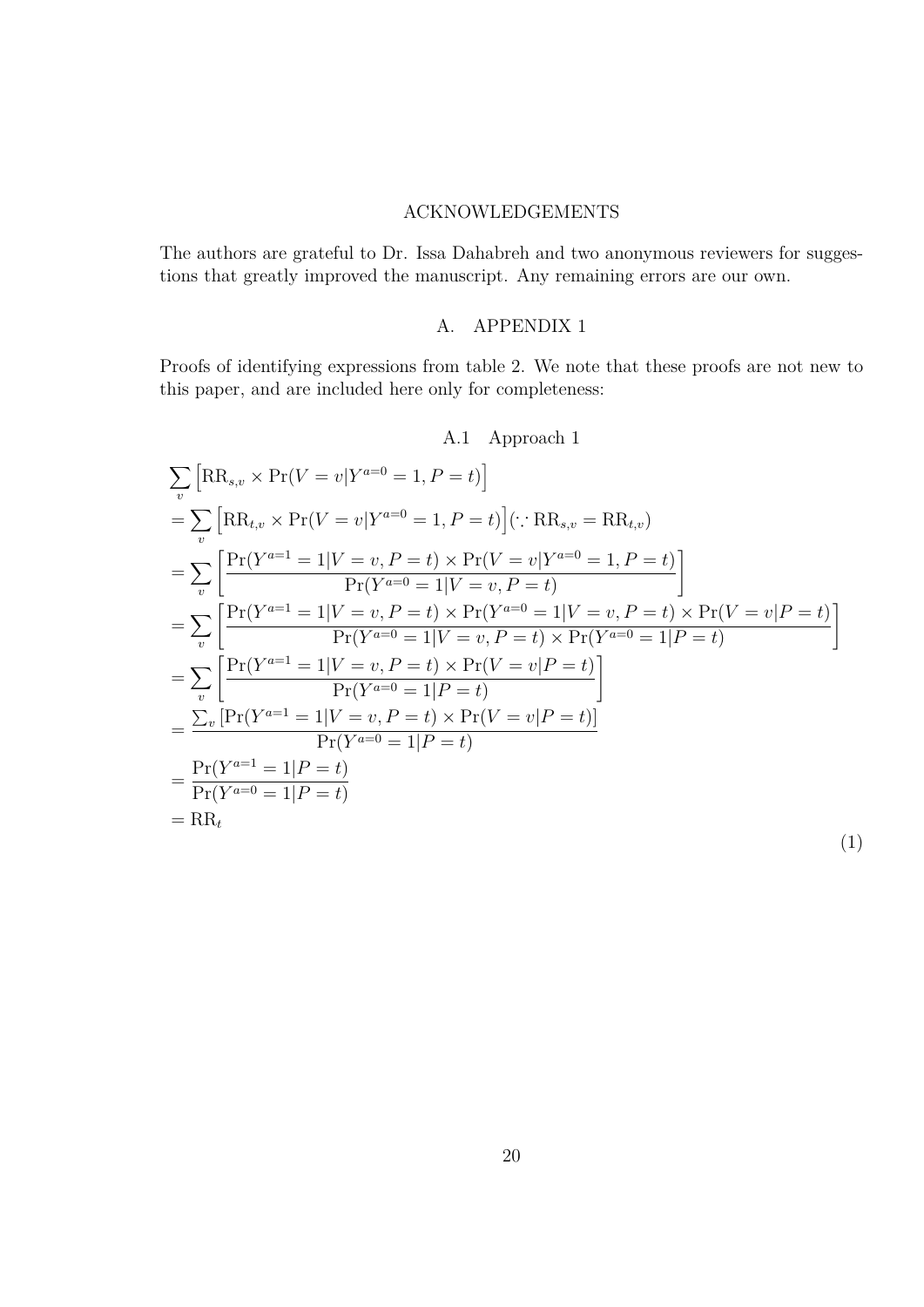A.2 Approach 2  
\n
$$
\sum_{v} \left[ \Pr(Y^{a=0} = 1 | V = v, P = t) \times \text{RR}_{s,v} \times \Pr(V = v | P = t) \right]
$$
\n
$$
= \sum_{v} \left[ \Pr(Y^{a=0} = 1 | V = v, P = t) \times \text{RR}_{t,v} \times \Pr(V = v | P = t) \right] (\because \text{RR}_{s,v} = \text{RR}_{t,v})
$$
\n
$$
= \sum_{v} \left[ \Pr(Y^{a=0} = 1 | V = v, P = t) \times \frac{\Pr(Y^{a=1} = 1 | V = v, P = t)}{\Pr(Y^{a=0} = 1 | V = v, P = t)} \times \Pr(V = v | P = t) \right]
$$
\n
$$
= \sum_{v} \left[ \Pr(Y^{a=1} = 1 | V = v, P = t) \times \Pr(V = v | P = t) \right]
$$
\n
$$
= \Pr(Y^{a=1} = 1 | P = t)
$$
\n(2)

#### A.3 Approach 3

$$
\sum_{v} \left[ \Pr(Y^{a} = 1 | V = v, P = s) \times \Pr(V = v | P = t) \right]
$$
  
= 
$$
\sum_{v} \left[ \Pr(Y^{a} = 1 | V = v, P = t) \times \Pr(V = v | P = t) \right] (\because Y^{a} \perp\!\!\!\perp P | V \forall a)
$$
 (3)  
= 
$$
\Pr(Y^{a} = 1 | P = t)
$$

# A.4 Approach 4

We are here assuming that *Y* is a binary variable, the proof generalizes readily to settings with continuous or time-to-event outcomes. In order to simplify the logic, we will further assume that the same set of baseline covariates *V* is sufficient to control both for confounding for *A*, and for differences between populations. In other words, we will assume conditional exchangeability in the study population  $(Y^a \perp A | V = v, P = s \ \forall a)$  and conditional effect homogeneity in distribution  $(Y^a \perp P | V = v \ \forall a)$ . Before we begin, it is useful to note that  $\frac{\Pr(A=a, V=v, P=s)}{\Pr(A=a|P=s, V=v) \times \Pr(P=s|V=v)} = \Pr(V=v)$ . This follows from sequential application of the definition of conditional probability.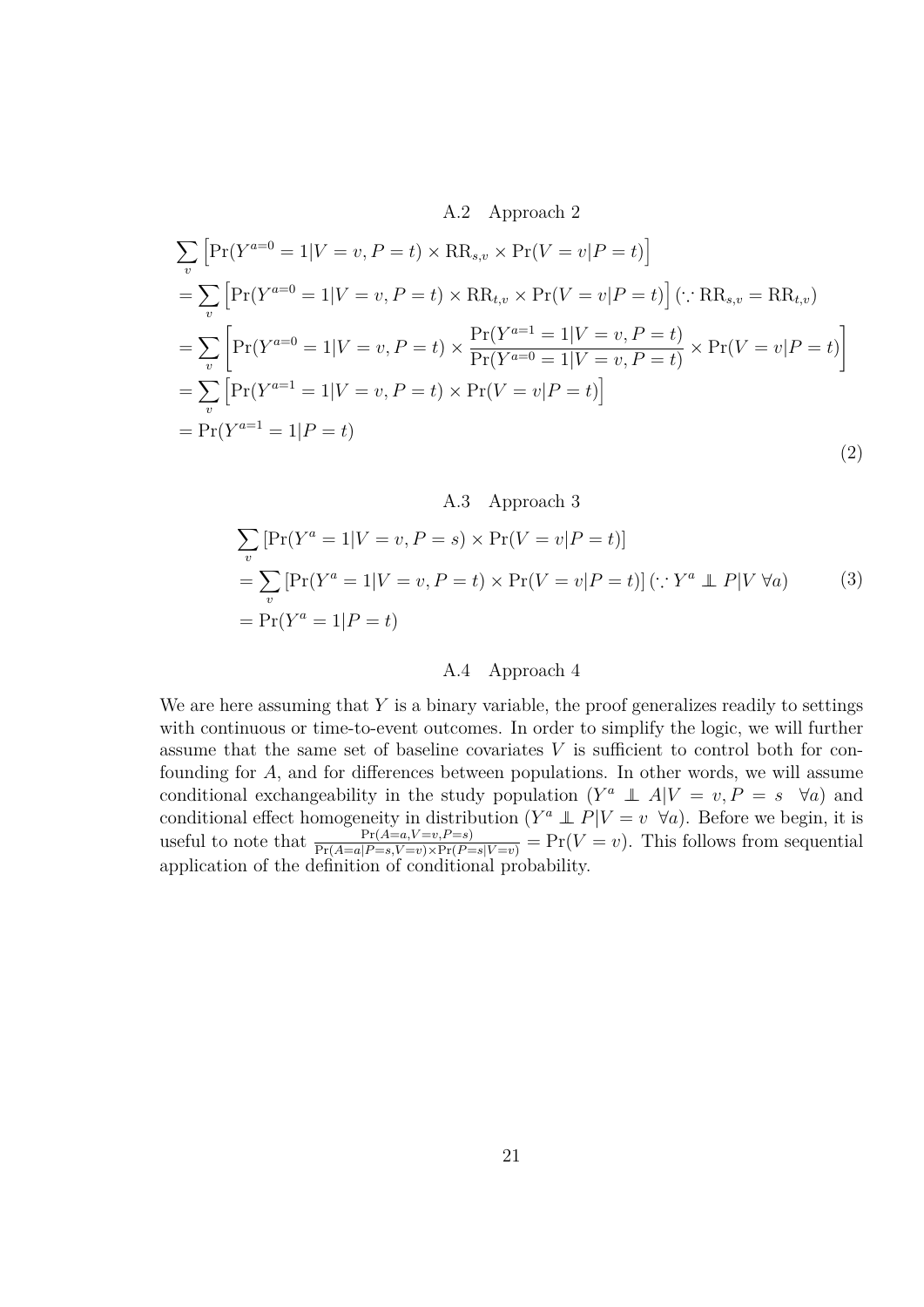$$
\sum_{v} \left[ \frac{\Pr(Y=1|A=a, V=v, P=s) \times \Pr(A=a, V=v, P=s)}{\Pr(A=a|P=s, V=v) \times \Pr(P=s|V=v)} \right]
$$
  
= 
$$
\sum_{v} \left[ \Pr(Y=1|A=a, V=v, P=s) \times \Pr(V=v) \right]
$$
  
= 
$$
\sum_{v} \left[ \Pr(Y^a=1|A=a, V=v, P=s) \times \Pr(V=v) \right] (\because \text{Consistency})
$$
  
= 
$$
\sum_{v} \left[ \Pr(Y^a=1|V=v, P=s) \times \Pr(V=v) \right] (\because Y^a \perp A|V, P=s \; \forall a)
$$
  
= 
$$
\sum_{v} \left[ \Pr(Y^a=1|V=v) \times \Pr(V=v) \right] (\because Y^a \perp P|V \; \forall a)
$$
  
= 
$$
\Pr(Y^a=1)
$$
 (1)

# A.5 Approach 5

The proof of approach 5 is closely related to that for approach 4. Westreich et al [28] provide a full proof in the appendix.

# B. APPENDIX 2

Here, we prove that if there is effect homogeneity in distribution between the groups  $W = 1$  and  $W = 0$ , then the parameter  $\beta_2$  must be equal to zero in the regression model

$$
logit \Pr(Y = 1 | A, W, P = s) = \beta_0 + \beta_1 A + \beta_2 W \tag{5}
$$

Note here that we are discussing a regression model fit within the study population, and where the homogeneity assumption is between groups of baseline covariate *W*. In contrast to the rest of the paper, we are therefore using the homogeneity assumption  $Y^a \perp W$ |*P* = *s*  $\forall a$  rather than  $Y^a \perp P$ |*V* = *v*  $\forall a$ .

Additionally, we will make the following assumptions:

$$
Y^{a} \perp A | W, P = s \ \forall a \text{(Conditional exchangeability in study population)}
$$

$$
Y^{a} = Y \text{ if } A = a \text{(Consistency)}
$$

By consistency and exchangeability, the model can be rewritten as a structural model:

$$
logit \Pr(Y^a = 1 | W, P = s) = \beta_0 + \beta_1 a + \beta_2 W \tag{6}
$$